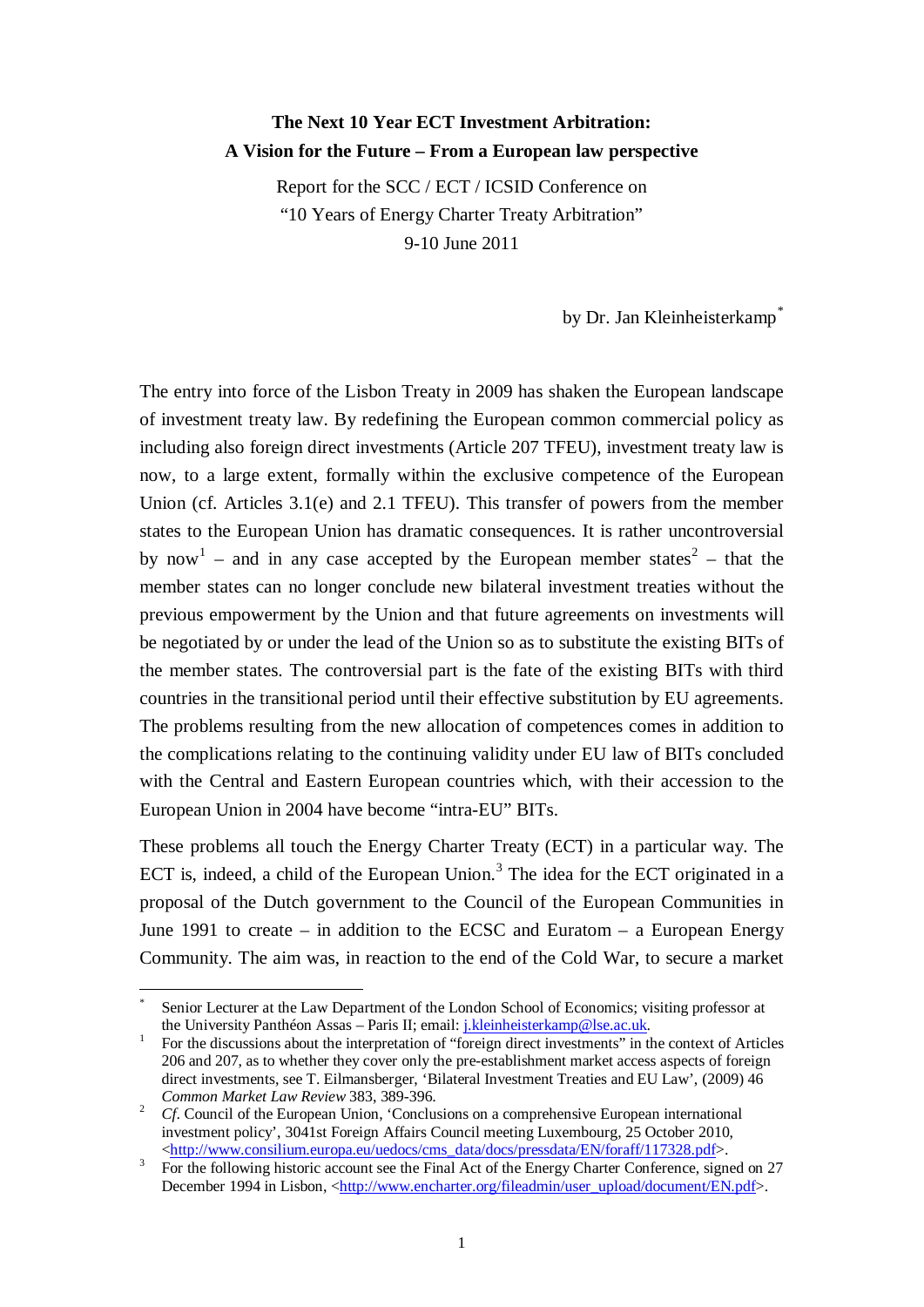economy approach for the reconstruction and restructuring in the energy sector in the in the former communist countries. Leaving aside the gloss of another European Community, the European Commission elaborated the concept of the European Energy Charter and the European Communities (EEC, ECSC and Euratom) presented the proposal to the other countries of Central and Eastern Europe, of the USSR and the non-European members of the OECD, which first led to the signing of the European Energy Charter in December 1991 and eventually to the ECT, signed in December 1994 – also in Lisbon. All old and (back then) future EU member states as well as the European Communities – now the  $EU$  – are parties to the  $ECT<sup>4</sup>$  $ECT<sup>4</sup>$  $ECT<sup>4</sup>$ .

The current problems arising from the tension between European law and the existing BITs of the member states, both intra-EU and extra-EU, therefore also all concern the ECT – although with the special twist that the EU itself is a party to it alongside with the member states. The present report sketches the problems of compatibility of the BITs and the ECT with EU law and offers an outlook into the resolution of these tensions in the future.

#### **I. The problems of compatibility of investment treaties with EU law in general**

#### **1. The enlargement of the EU and the** *prise de conscience*

The problems of compatibility of investment treaties with EU law have first become apparent with the preparations of the accession of the Central and Eastern European countries to the European Community. In order to attract investments, most of the accession countries had previously concluded BITs both with the old EU member states as well as the other leading economies, such as especially the United States. In the context of the accession negotiations, the European Commission realised the potential limitations that those BITs could impose on the margin of manoeuvre of the accession states in their process of integrating the European *acquis communautaire*. The Commission approached the U.S. government in 2003 in order to seek clarifications that U.S. investors could not rely on these BITs for seeking remedies for the consequences that the European reforms in the accession countries would have. In September 2003, the Commission and the eight acceding countries signed a memorandum of understanding (MoU) with the U.S. government that aimed at ensuring the new member states could effectively apply the European legislation as of their accession in the most sensitive sectors.<sup>[5](#page-1-1)</sup> Although it is clear that this MoU is not

<span id="page-1-2"></span><span id="page-1-0"></span> <sup>4</sup> See also Council and Commission Decision 98/181/EC, ECSC, EURATOM of 23 September 1997 on the Conclusion by the European Communities of the Energy Charter Treaty and the Energy Charter Protocol on Energy Efficiency and Related Environmental Aspects, 1998 OJ L 69/1.

<span id="page-1-1"></span><sup>&</sup>lt;sup>5</sup> Understanding Concerning Certain U.S. Bilateral Investment Treaties, signed by the U.S., the European Commission, and acceding and candidate countries for accession to the European Union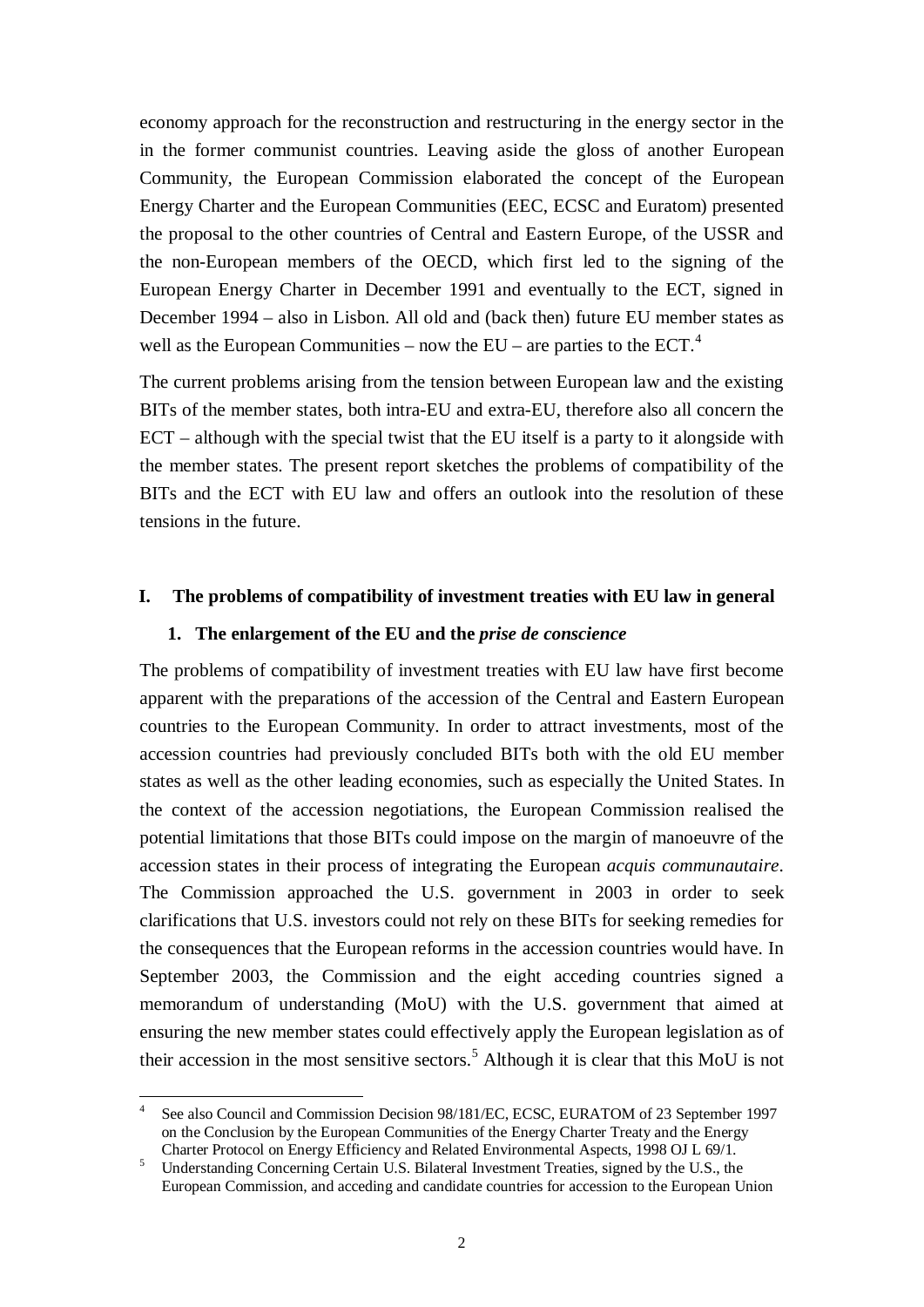binding in terms of international law,<sup>[6](#page-2-0)</sup> the Commission concluded that "[t]his would exclude from the scope of the [U.S.] BITs agriculture and audiovisual, but also transport, financial services, fisheries, energy, etc."[7](#page-2-1)

The assessment of compatibility of BITs with EU law in the context of the U.S. BITs also lead the Commission shortly afterwards to take on the previous batch of accession countries (1995) on one of the main issues addressed (but not fully resolved) in the MoU, the restrictions on capital transfers (which is addressed below). The Commission requested Austria, Denmark, Finland and Sweden to renegotiate their BITs in order to bring them in line with the Treaty of the European Union on this point. This eventually led to the well-known infringement procedures before the European Court of Justice in 2006 (excluding Denmark, which apparently managed to align its BITs) and resulted in the Austria, Sweden and Finland being condemned in 2009 for breach of their obligation to cooperate because they refused to renegotiate their BITs. $<sup>8</sup>$  $<sup>8</sup>$  $<sup>8</sup>$  As of then, at the latest, it is clear that there is a serious potential issue</sup> with the compatibility of the member states' obligations arising from European law with those arising out of their BITs. And there can no longer be any doubt that – even before the transfer of exclusive competence for foreign direct investments to the EU – the member states have the obligation to bring their BITs in line with European law.

### <span id="page-2-3"></span>**2. The Member States' obligation to renegotiate their BITs**

<u>.</u>

In the above mentioned cases, the obligation to bring BITs in line with EU followed from the provision in (what is now) the Treaty on the Functioning of the European Union (TFEU) that addresses pre-accession obligations of member states under international law. Although pre-accession treaties remain in force, the member states have the obligation to take the necessary steps to eliminate incompatibilities with the European Treaties (Article 351 TFEU). This is actually merely a specification of the more general duty of loyal cooperation that is now enshrined in the Treaty of the European Union. Article 4(3) TEU establishes the same obligation fall all member

<sup>(</sup>September 22, 2003), available at [<http://www.state.gov/s/l/2003/44366.htm>](http://www.state.gov/s/l/2003/44366.htm) [hereafter: MoU]. On the MoU see A. Radu, 'Foreign Investors in the EU – Which "Best Treatment"? Interaction between Bilateral Investment Treaties and EU Law', (2008) 14 European Law Journal 237.

<span id="page-2-0"></span><sup>&</sup>lt;sup>6</sup> MoU (supra n. [5\)](#page-1-2), Concluding Provisions: "1. This Understanding constitutes a political arrangement … and is not an agreement binding under international law… 3. The Participants will act to complete the steps outlined in this Understanding to amend or interpret Acceding Countries' BITs with the United States as soon as possible..." The Annexes of the MoU spelled out the draft amendments or interpretation to be implemented on a bilateral basis.

<span id="page-2-1"></span><sup>&</sup>lt;sup>7</sup> Press release by the Delegation of the European Union to the USA, EU/NR 59/03, 23 September

<span id="page-2-2"></span><sup>2003.</sup> <sup>8</sup> ECJ Cases C-205/06 (*Commission v Austria*) [2009] ECJ I-1301; C-249/06 (*Commission v Sweden*) [2009 ECR I-1335; C-118/07 (*Commission v Finland*) [2009] ECR I-1301, I-1335 and I-10889.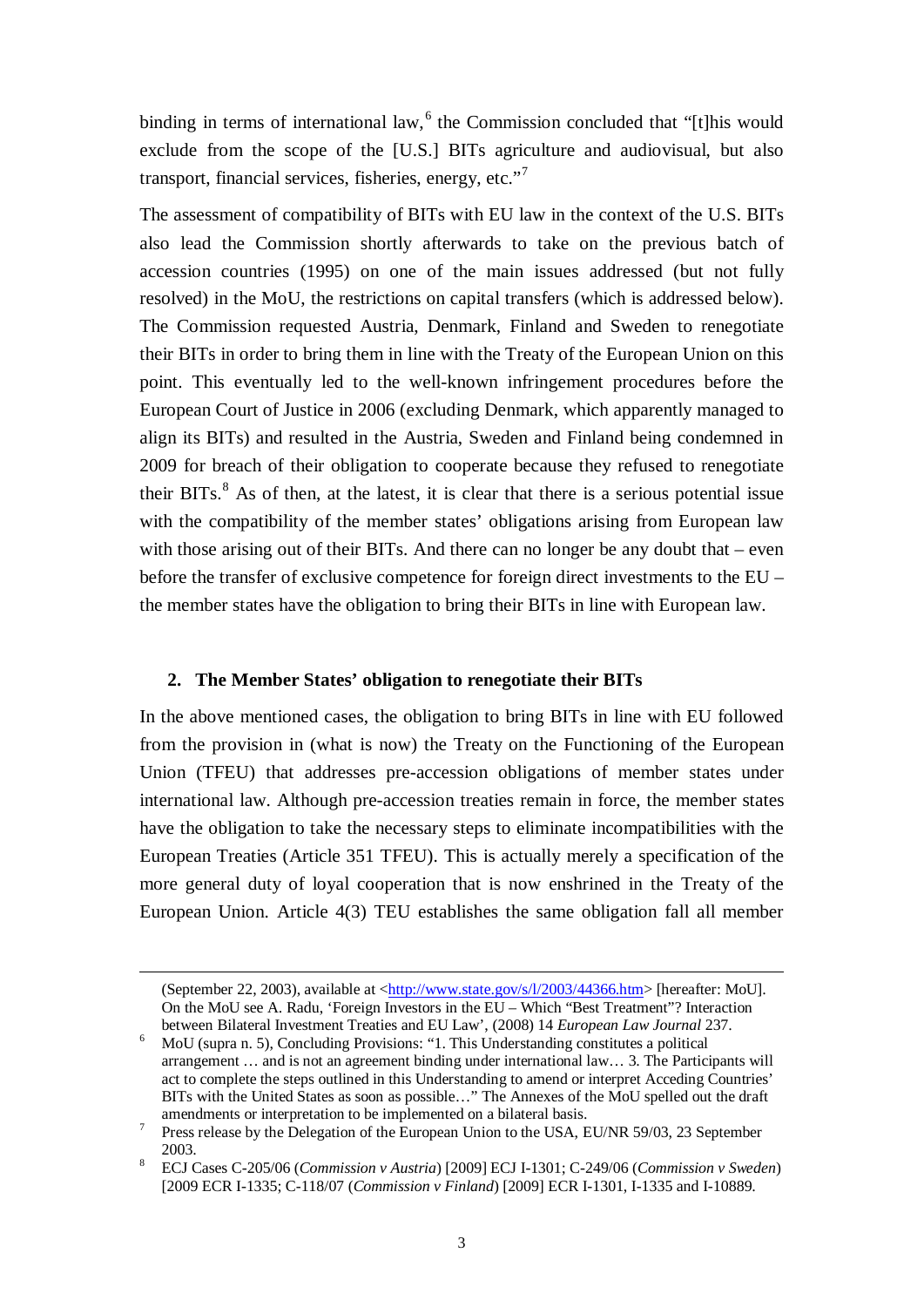states regarding all their treaties, irrespective of whether they were concluded prior or after the accession:

<span id="page-3-4"></span>"The Member States shall take any appropriate measure, general or particular, to ensure fulfilment of the obligations arising out of the Treaties or resulting from the acts of the institutions of the Union.

The Member States shall facilitate the achievement of the Union's tasks and refrain from any measure which could jeopardise the attainment of the Union's objectives."

## **3. Examples of conflict between EU law and BIT provisions**

The following is a short overview of some of the problematic issues of compatibility:

- Capital transfer restrictions: As confirmed by the ECJ, $\degree$  the unqualified capital transfer guarantees found in most BITs collide with the powers of the European Council to impose restriction on the free transfer of capital to and from third countries in exceptional circumstances, notably to ensure reciprocity of treatment of financial operators in third countries as defined in a number of directives (Art. 64(2) TFEU); in case of serious difficulties for the operation of the Economic and Monetary Union (Art. 66 TFEU); and to allow freezing funds, financial assets or economic gains relating to terrorist or similar activities (Art.  $75$  TFEU).<sup>[10](#page-3-1)</sup> It seems that also the old member states have now remedied this issue since the ECJ ruling. $11$
- Performance requirements: EU quotas such as for certain agricultural products or the 'European content' in television broadcasting<sup>[12](#page-3-3)</sup> conflict with the prohibition of performance requirements found in numerous BITs. The same problem arises from EU procurement rules that require supplies and materials to be purchased

<span id="page-3-1"></span><span id="page-3-0"></span>

<sup>&</sup>lt;sup>9</sup> See above note [8.](#page-2-3)<br><sup>10</sup> It is interesting to note that in its MoU with the Commission the U.S. government accepted the restrictions relating to reciprocity of treatment of financial operators and, unsurprisingly, to terrorist activities but not those relating to serious difficulties for the operation of the European EMU, presumably because of the losses suffered by U.S. investors as a consequence of the economic and monetary turbulences in Argentina leading to its default in early 2002 (and triggering the biggest wave of BIT claims against one country in history).

<span id="page-3-2"></span><sup>&</sup>lt;sup>11</sup> For such a re-negotiated clause see the Protocol of 26 August 2009 to the French-Turkish BIT of 15 June 2006: 'The provisions of [Article 5 on the free transfer of capital] do not hinder the exercise in good faith by one Contracting Party of its international obligations as well as its rights and obligations resulting from its participation or association in a free trade zone, a customs union, a common market, an economic and monetary union or any other form of regional co-operation or integration.'

<span id="page-3-3"></span><sup>&</sup>lt;sup>12</sup> *Cf.* Article 4 of Council Directive 89/552/EEC of 3 October 1989, [1989] OJ L 298/23.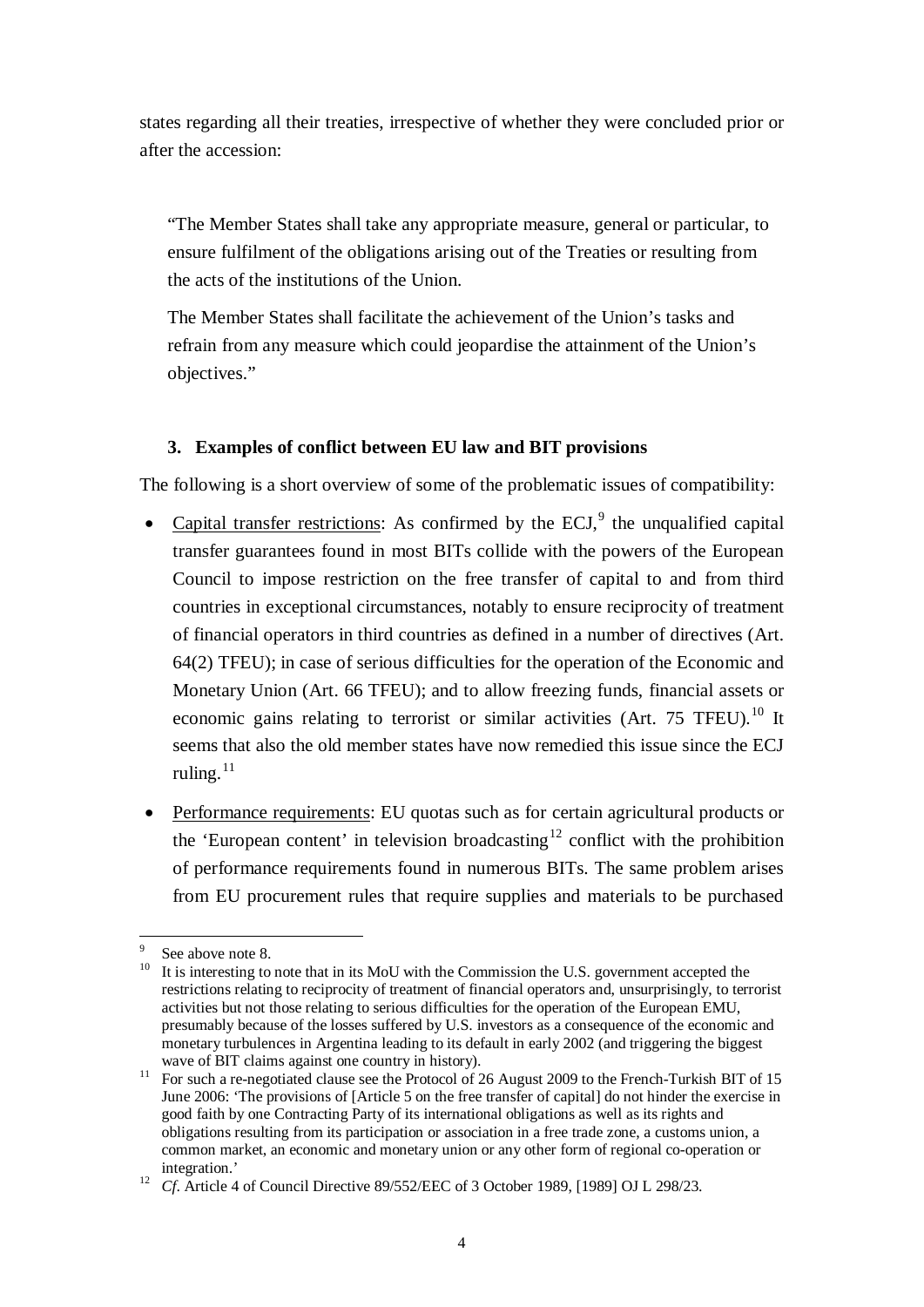with EU special funds to originate from the  $EU^{13}$  $EU^{13}$  $EU^{13}$  as well as EU rules requiring a carrier that seeks permission for inland waterway transport to use only vessels owned and controlled by nationals of an EU member state.<sup>[14](#page-4-1)</sup> In the 2003 MoU, the Commission and the U.S. government, for the sake of retaining some "policy space in strategic issues<sup> $15$ </sup> excluded certain sensitive areas – including hydrocarbons – from the obligation to grant national treatment or most-favoured-nation (MFN) treatment to foreign investors.<sup>[16](#page-4-3)</sup>

- Public policy exceptions: As also pointed out in the MoU, investors should be aware that companies established in the EU but owned or controlled by third country nationals (investment vehicles, typically Dutch) could, like any other European company, be subject to a different treatment than local companies for reasons of public policy, public security or public health and thus limited in their freedom of establishment and to provide services.<sup>[17](#page-4-4)</sup> Actually all fundamental freedoms of the internal market (i.e. also the free movement of goods, workers and capital) are subject to such public policy exceptions in the Treaty, by which the member states reserved the right to suspend those freedoms to take regulatory measures for the sake of safeguarding national interests in exceptional circumstances even at the expense of discriminating against nationals of other EU member states.<sup>[18](#page-4-5)</sup> Accordingly, the application of the European directives coordinating the legal framework for such special treatment of (EU) foreigners but also the national regulatory measures taken by the member states in the absence of harmonisation (who then act as trustees of the Union's interests) clash with the national or most-favoured-nation treatment guaranteed by the BITs.
- State aid prohibitions and liberalisation: There is an inherent tension between the Central and Eastern European states' obligation under their BITs to honour their pre-accession concessions of special benefits to attract investors and their supervening obligation under the European Treaties not to distort competition in the Common Market through state aids. The problem is well illustrated by the

<span id="page-4-0"></span><sup>&</sup>lt;sup>13</sup> Article 5 of Regulation (EC) 2110/2005 of the European Parliament and the Council of 14 December 2005, [2005] OJ L 433/1. In their MoU, the participants noted that an EU measure requiring the use of EU goods or services may be satisfied by the use of goods and services of any

<span id="page-4-3"></span><span id="page-4-2"></span>

<span id="page-4-1"></span>country of the EU.<br>
<sup>14</sup> Article 2(1) of Council Regulation (EEC) 3921/91 of 16 December 1991, [1991] OJ L 373/91.<br>
<sup>15</sup> Cf. Radu (above n. [5\)](#page-1-2) at 252.<br>
<sup>16</sup> Hydrocarbons, agriculture and audio-visuals were excluded from b the sectors excluded only from national treatment were securities, investment or other financial

<span id="page-4-5"></span><span id="page-4-4"></span>services, fisheries, subsidies and transport (air carriers, inland waterways and maritime).<br><sup>17</sup> Article 52(2) TFEU.<br><sup>18</sup> For a short summary see *Communication of the Commission on Certain Legal Aspects Concerning Intra-EU Investments* (97/C 220/06), [1997] OJ 220/15, available at < [http://eur](http://eur-lex.europa.eu/LexUriServ/LexUriServ.do?uri=CELEX:31997Y0719(03):EN:NOT)[lex.europa.eu/LexUriServ/LexUriServ.do?uri=CELEX:31997Y0719\(03\):EN:NOT](http://eur-lex.europa.eu/LexUriServ/LexUriServ.do?uri=CELEX:31997Y0719(03):EN:NOT) >.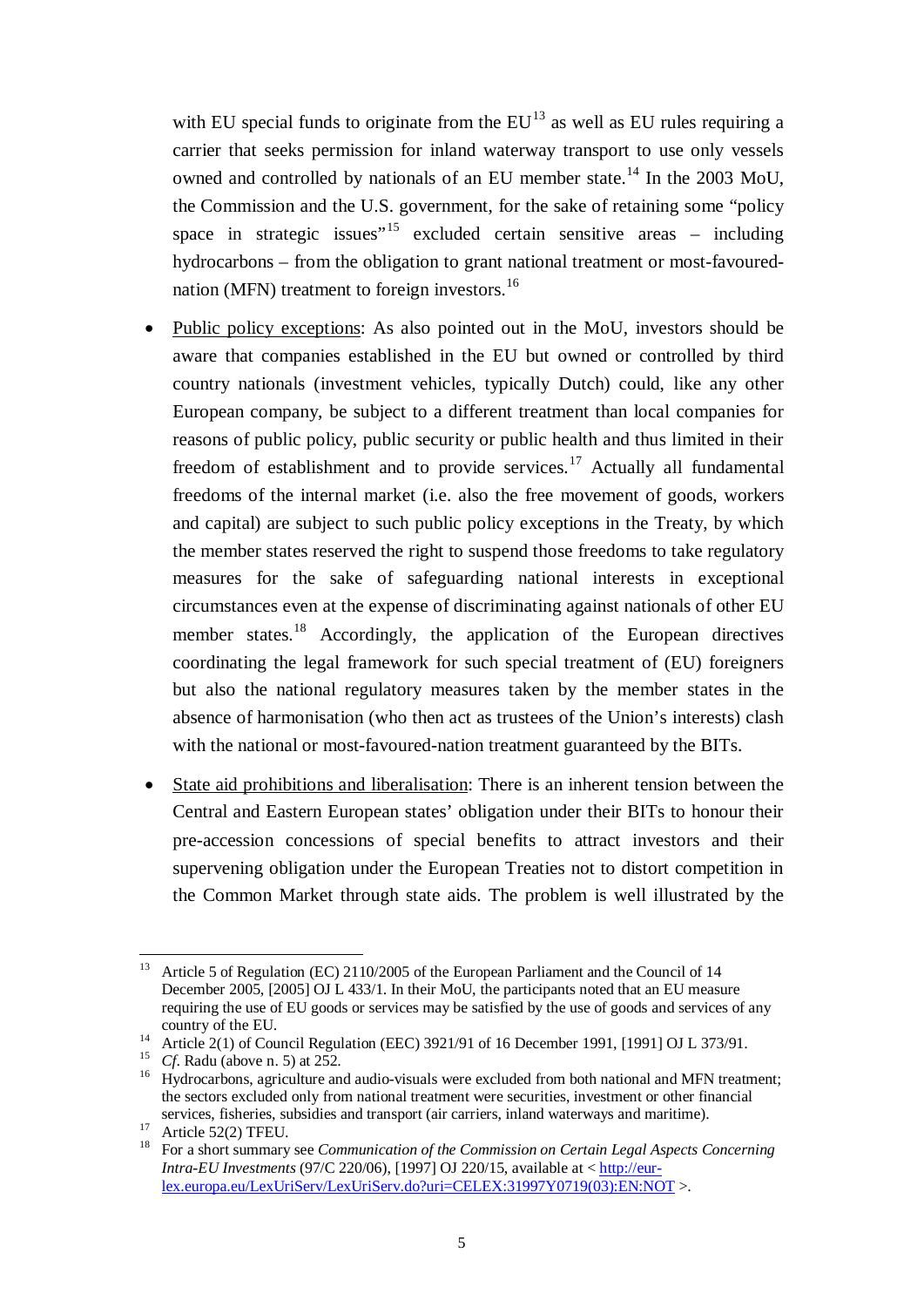<span id="page-5-1"></span><span id="page-5-0"></span>claims (together exceeding  $\epsilon$ 800 million) brought by Micula against Romania<sup>[19](#page-5-2)</sup> and – even more interesting in the present context because based on the ECT – by Electrabel, AES and EDF against Hungary.<sup>[20](#page-5-3)</sup> The latter concern the termination of long-term power purchase agreements for electricity, the terms of which Hungary claimed to violate European state aid rules – as also confirmed by the European Commission decision ordering Hungary to recover that aid.<sup>[21](#page-5-4)</sup> The AES claim was dismissed on different ground; and the tribunal's majority – against Professor Stern's dissent on this point – did not find that the European state aid proceedings were relevant in this context.<sup>[22](#page-5-5)</sup> But if one of the other two tribunals were to follow the same line of reasoning but awarded the claimed damages, this would put the existing investment protection system to a very serious test (provided that the ECJ were to uphold the Commission's decision). Any payment on such an award would then itself constitute a violation by Hungary of European state aid rules since the damages would *de facto* re-allocate to the enterprise the forbidden economic benefit and thus perpetuate the illegal distortion of the market. Compliance with the award could – and should – prompt the Commission to initiate infringement procedures before the ECJ. The *AES v Hungary* tribunal might have been right to state that it was not under an obligation to interpret the ECT in the light of the European state aid rules.<sup>[23](#page-5-6)</sup> But any court of a European member state would be under the obligation to refuse recognition and enforcement of such an award because the hierarchy of norms is different for such a state court. Faced with the dilemma of having to breach either its country's obligations under international law<sup>[24](#page-5-7)</sup> or those under European law, a European judge is obliged to privilege the latter under the principle of the supremacy of the European Treaties.

<span id="page-5-4"></span>hoc arbitration under UNCITRAL Rules).<br><sup>21</sup> Commission Decision C (2008) 2223 final of 4 June 2008 on the State Aid Award by Hungary through Power Purchase Agreements in Case C 41/2005; available at:<br>
<http://ec.europa.eu/competition/elojade/isef/case\_details.cfm?proc\_code=3\_C41\_2005>.

<span id="page-5-2"></span>*Micula v. Romania*, ICSID Case No. ARB/05/20 (claimant requests reinstatement of the legal framework prior to the revocation of certain financial incentives to invest in disfavoured regions or

<span id="page-5-3"></span>alternative € 450 million in damages). <sup>20</sup> *Electrabel S.A. v Hungary*, ICSID Case No. ARB/07/19; *AES Sumnit Generation Ltd and AES-Tisza Erömü Kft v Hungary*, ICSID Case No. ARB/07/22; *EDF International S.A. v Hungary* (ad

<span id="page-5-5"></span><sup>22</sup> *AES v Hungary* (above n[. 20\)](#page-5-0), Award of 23 September 2010, ¶¶ 10.3.15-19; available at <br>
<http://ita.law.uvic.ca/documents/AESvHungaryAward.pdf>.

<span id="page-5-7"></span><span id="page-5-6"></span> $\frac{\text{Im}\{B_N\}}{AES}$  *AES v Hungary* award (above n[. 22\)](#page-5-1) ¶ 7.6.9.<br><sup>24</sup> In the case of an ICSID arbitration: Articles 53 and 54 of the ICSID Convention, which obliges every contracting state to recognize and enforce ICSID awards without allowing any objections; otherwise the public policy exception of Article  $V(2)(b)$  of the New York Convention would be of avail.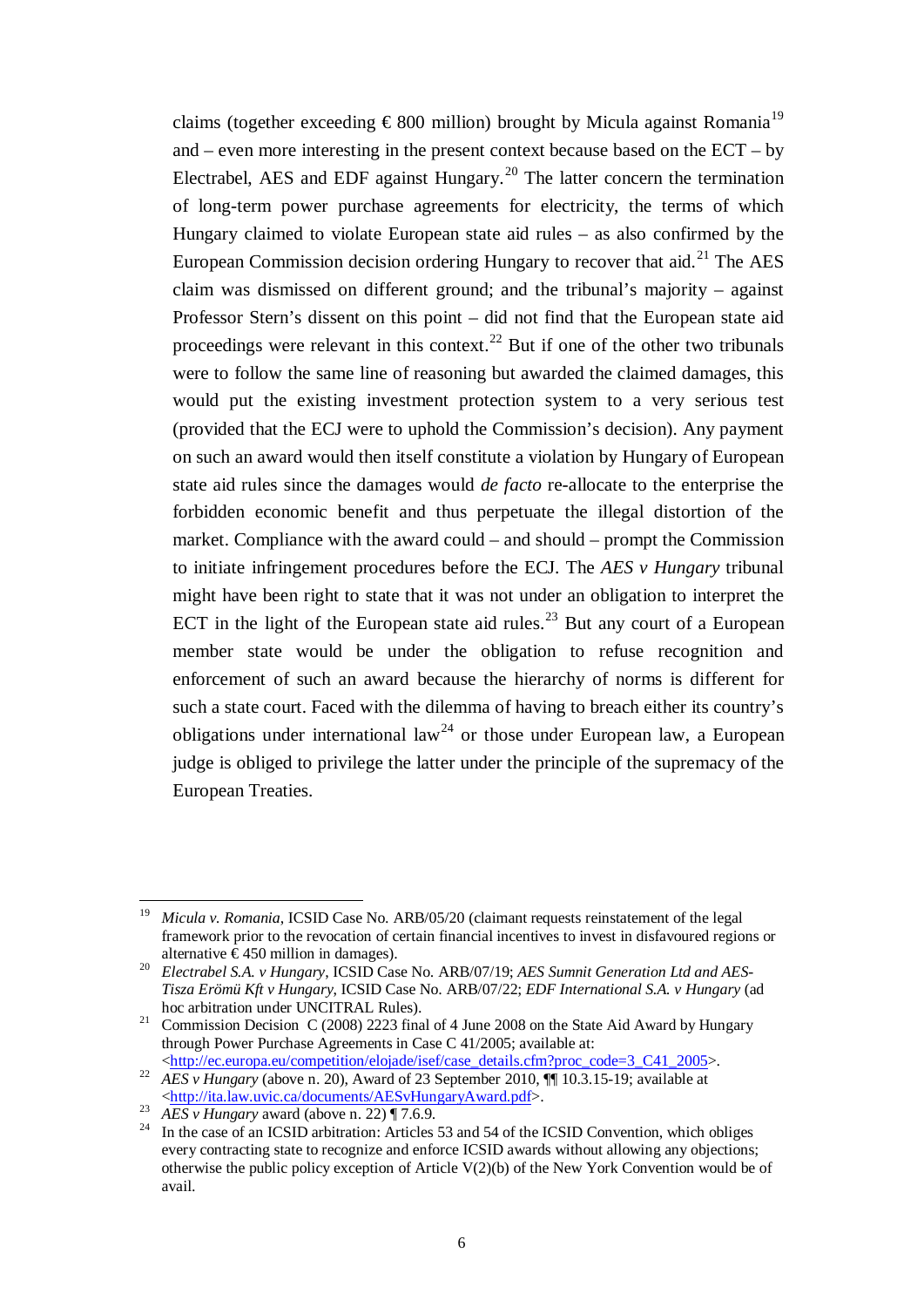Another example is the current case by the European Commission against Slovakia regarding priority electricity transmission rights.<sup>[25](#page-6-1)</sup> These were granted for 16 years by the Slovak State owned network operator to a Swiss investor in exchange for paying over half of the construction costs of a electricity transmission line between Poland and Slovakia, based on a contract concluded prior to the EU's official decision to negotiate Slovakia's accession. Such priority access to the line would, according to the Commission, violate the nondiscrimination obligations imposed under EU legislation on the internal market in electricity.[26](#page-6-2) It is interesting to note that the Advocate General (AG) Jääskinen in his recent opinion came to the conclusion – albeit "not without hesitation" – that the investor's rights arising under the Swiss-Slovak BIT against interference by the Slovak state were protected under Article 307(1) of the EC Treaty (now Article 351 TFEU) despite the fact that this result "seems to sit at odds, at first glance, with the idea of market liberalisation that Directive 2003/54 aims to promote."[27](#page-6-3) As regards the applicability of the ECT, the AG held *obiter* that:

<span id="page-6-0"></span>"the detailed provisions contained in Directive 2003/54 and interpreted in detail in *VEMW*[28](#page-6-4) cannot be overridden by the more general provisions contained in the Energy Charter Treaty… EU energy law as it stands … cannot be considered as failing to achieve the standards required by the Energy Charter Treaty... Moreover, with respect to the enjoyment and protection of investments, the general level of the protection of fundamental rights provided by EU law affords protection to investors, which fulfils the obligations resulting from Articles  $10(1)$  and  $13(1)$  of the Energy Charter Treaty."<sup>[29](#page-6-5)</sup>

<span id="page-6-8"></span>• Overlap with EU trade agreements with third countries: The EU had already negotiated, together with the Member States, mixed agreements with third countries which also cover matters of foreign direct investments, such as the Free Trade Agreements (FTA) with Chile  $(2002)$ , <sup>[30](#page-6-6)</sup> the Cariforum  $(2008)$ , <sup>[31](#page-6-7)</sup> and South Korea (2010). Furthermore, there are presently plans for negotiations of FTA with Canada and Singapore. These European agreements, which with their

<span id="page-6-1"></span><sup>&</sup>lt;sup>25</sup> Pending ECJ Case C-264/09, see  $\frac{\text{http://curia.europa.eu/jurisp/ceji-bin/form.pl?lang=en&Submit=Rechercher&numaff=C-264/09>}.$ 

<span id="page-6-2"></span><sup>&</sup>lt;sup>26</sup> Articles 9 and 20 of Directive 2003/54/EC of the European Parliament and of the Council of 26 June 2003 concerning common rules for the internal market in electricity and repealing Directive 96/92/EC, [2003] OJ L176/37.

<span id="page-6-3"></span><sup>&</sup>lt;sup>27</sup> Case C-264/09, *Commission v Slovakia*, Opinion of AG Jääskinen of 15 March 2011, ¶ 109;<br>
<http://eur-lex.europa.eu/LexUriServ/LexUriServ.do?uri=CELEX:62009C0264:EN:HTML>.

<span id="page-6-5"></span><span id="page-6-4"></span><sup>&</sup>lt;sup>28</sup> ECJ Case C<sup>-</sup>17/03, *VEMW*, [2005] ECR I<sup>-4983.<br><sup>29</sup> AG Opinion in *Commission v Slovakia* (above n. [27\)](#page-6-0)  $\P$  (1, 63.<br><sup>30</sup> [2002] OJ L 352/3.<br><sup>31</sup> [2008] OJ L 289/1.</sup>

<span id="page-6-7"></span><span id="page-6-6"></span>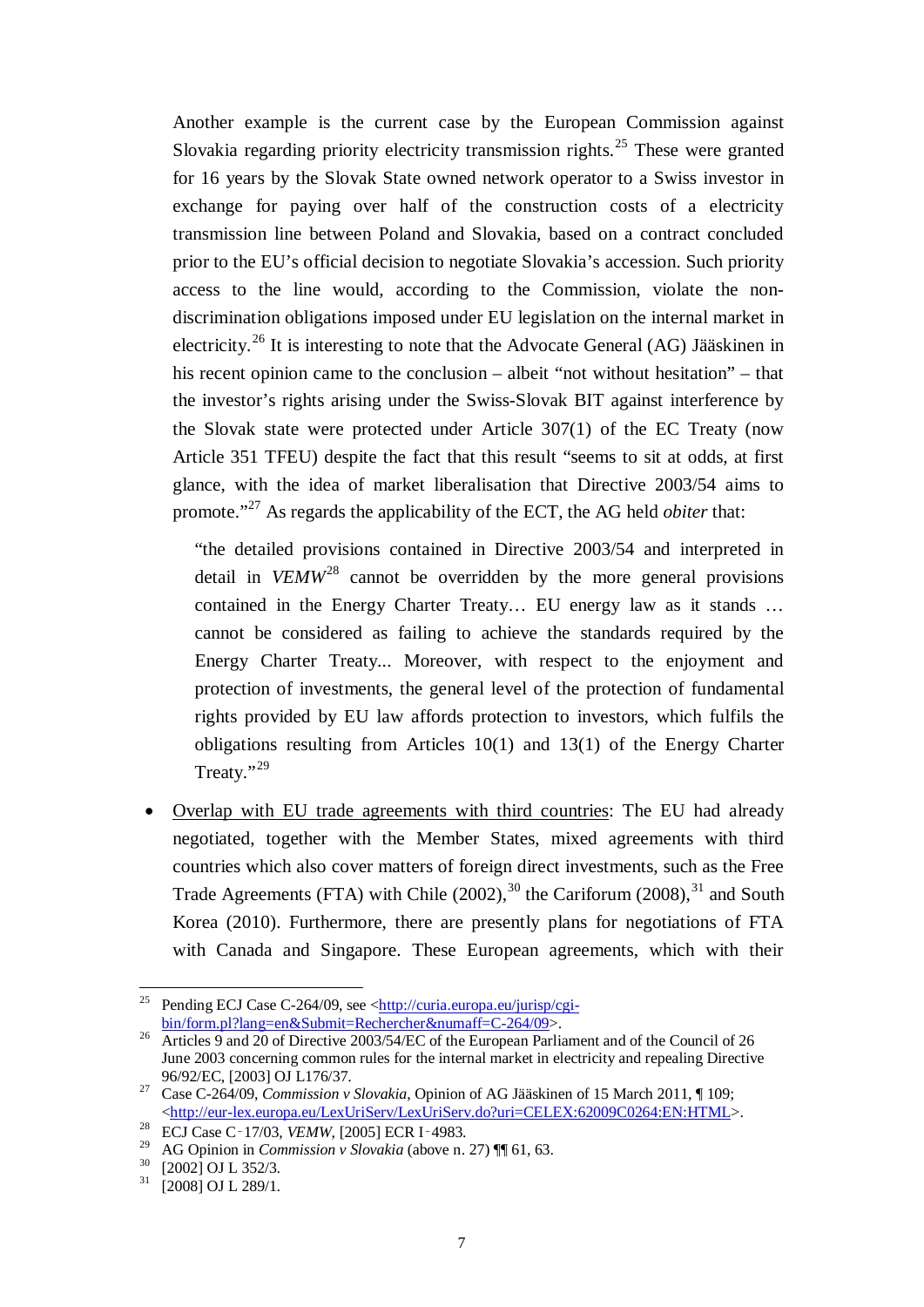ratification technically become part of European law, primarily concern the liberalisation of investments in services and industrial sectors, but may also address post-establishment rights of investors, including the possible restrictions that the parties to the FTA may impose. An example for this can be found – mirroring the problems of incompatibility with "domestic" EU law – in capital transfer provisions in the FTA with Chile. They allow the contracting parties in case of "serious balance of payments and external financial difficulties" to adopt "restrictive measures with regard to trade in goods and in services and with regard to payment and capital movement, including those related to direct investments."[32](#page-7-0) The BITs concluded by member states with Chile, however, contain unqualified guarantees of free transfer of capital. If an investor could challenge restrictions allowed by the FTA by invoking BIT provisions, this would undermine and upset the overall balance struck for this comprehensive regime for all economic activities covered by the FTA. Moreover, parallel regimes would also defeat the purpose of the Union's agreements to establish a level playing field for outbound investment by the economic actors from all European member states so as not to cause distortions on the European market by repercussion. For example, investors from Ireland or Slovakia could not escape the restrictions in the FTA with Chile since their home countries have not any BITs with Chile. Only a clarification – either in the European agreements or in general terms – that the EU agreements override the BITs insofar as they overlap would resolve this problem. [33](#page-7-1)

#### **II. The particular problem of intra-EU BITs**

The potential for conflict sketched above is not dependent on whether BITs are in force with third countries (extra-EU BITs) or with other member states (intra-EU BITs). This is illustrated by the use of investment vehicles such as in the notorious cases of *CME / Lauder v Czech Republic* that lead to parallel arbitrations in London (under the U.S.-Czech BIT) and in Stockholm (under the Dutch-Czech BIT) and squarely contradicting outcome.<sup>[34](#page-7-2)</sup> The intra-EU situation, however, adds yet another layer of complexity and aggravates the potential for incompatibilities.

<span id="page-7-1"></span><span id="page-7-0"></span><sup>&</sup>lt;sup>32</sup> Article 195 EU-Chile FTA.<br><sup>33</sup> As a matter of international law (the Vienna Convention on the Law of Treaties (1969), the Member State BITs remain in force since they do not cover exactly the same subject matter as the EU agreements (cf. Article 59), but their provision are not be applicable anymore to the degree that they are incompatible with the later EU agreement with the same third country, to which all Member States are also a party (cf. Article 30(3)).

<span id="page-7-2"></span><sup>&</sup>lt;sup>34</sup> *Lauder (Ronald S) v Czech Republic* (3 September 2001), (2002) 14:3 World Trade & Arbitration Materials 35; *CME Republic BV v Czech Republic* (13 September 2001), *ibid*. at 109. See for more detail J. D'Agostino and O. Jones, 'Energy Charter Treaty – A Step Towards Consistency in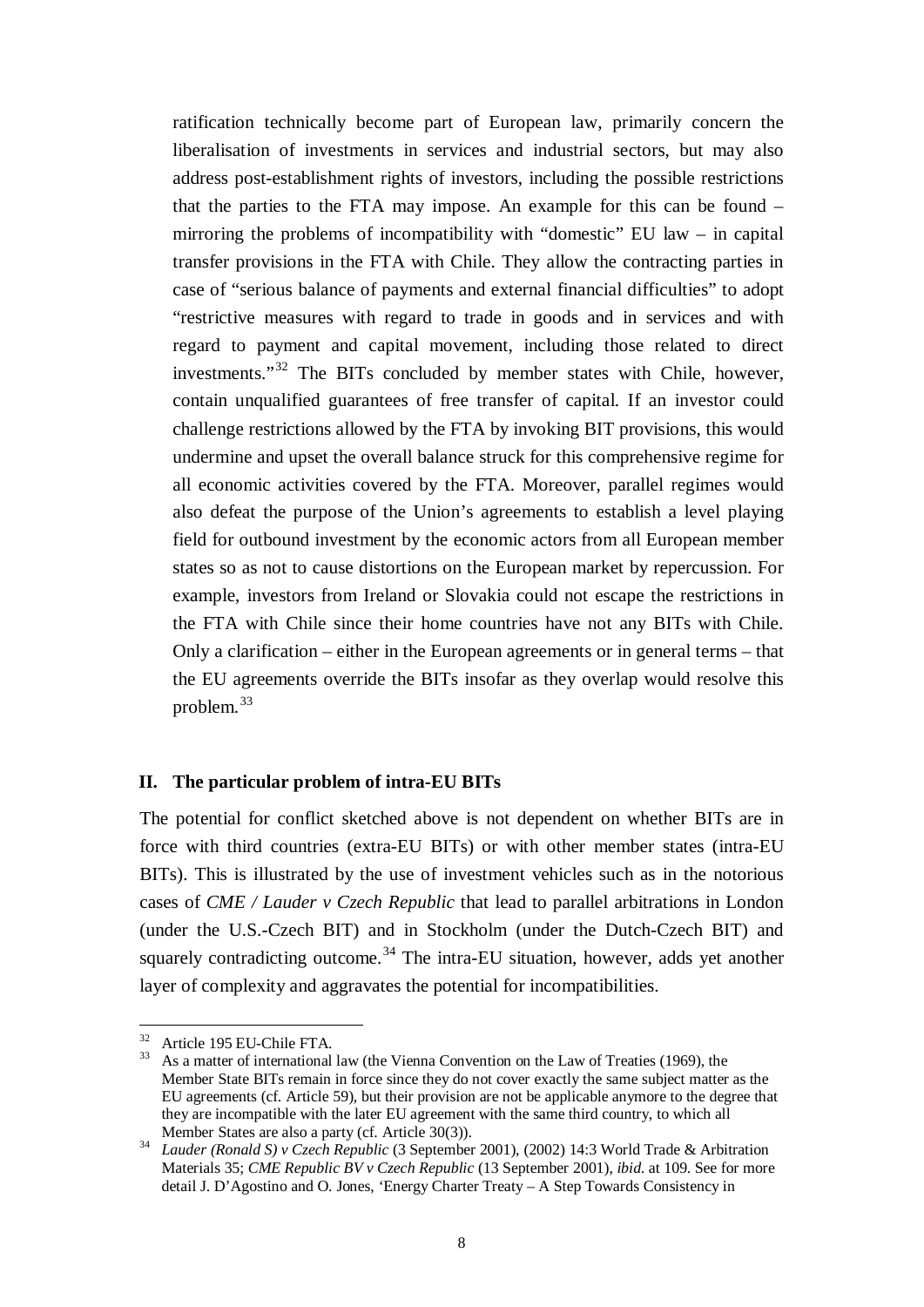<span id="page-8-0"></span>According to the European Commission, intra-EU BITs amount to an "anomaly within the EU internal market".<sup>[35](#page-8-1)</sup> In line with the general absence of North-North BITs at the global level, no two EU member states have ever concluded a BIT among each other. All of the approximately 190 existing intra-EU BIT became intra-EU through accession, such as first those concluded by Germany with Spain and Greece before their respective accessions in 1981 and 1986. The overwhelming bulk of the intra-EU BITs were concluded as with the Central and Eastern European countries after the fall of the communist regimes to secure stable market conditions for West European investors – just like the multilateral ECT. This also hints the essential problem with intra-EU BITs: they were originally all "pre-EU" BITs paving the way for outbound investments to the new neighbouring markets. Which raises, as with the already mentioned overlap with other EU trade agreements, the question of which instrument is to prevail. The framing of this question itself also hints at the underlying problem: prior to any termination of these BITs, which instrument is to prevail in terms of applicability and, moreover, applicable for whom?

#### <span id="page-8-5"></span>**1. General inapplicability of intra-EU BITs?**

Both defendant member states and the European Commission as *amicus curiae* have forwarded the argument that the intra-EU BITs have ceased to be valid with accession and because of the primacy of EU law. This position has been rejected by arbitral tribunals, such as first in *Eastern Sugar B.V. v The Czech Republic*<sup>[36](#page-8-2)</sup> and recently in *Eureco v The Slovak Republic*, [37](#page-8-3) at least as regards the tribunal's jurisdiction. Indeed, the supremacy of EU law is an "inner-EU" problem. It does not, as such, concern arbitral tribunals that derive their jurisdiction from the BIT, i.e. a treaty governed by public international law. As discussed in detail in *Eureco*, the intra-EU BIT would only cease to be applicable for an arbitral tribunal under Article 59 of the Vienna Convention on the Law of Treaties of 1969 (VCLT) if  $-$  in the absence of a clear intention to supersede the previously concluded BIT – the posterior European treaties covered the same subject matter to a degree that "the two treaties are not capable of being applied at the same time". Even the European Commission has accepted that there is no such total incompatibility.<sup>[38](#page-8-4)</sup>

<u>.</u>

International Investment Arbitration?' (2007) 25:3 *Journal of Energy & Natural Resources Law*

<span id="page-8-1"></span><sup>225, 226-230.</sup> <sup>35</sup> *Eureko v Czech Republic*, PCA Case No. 2008-13, Award on Jurisdiction, Arbitrability and Suspension, 26 October 2010, ¶ 177; available at <br>
<http://ita.law.uvic.ca/documents/EurekovSlovakRepublicAwardonJurisdiction.pdf>.

<span id="page-8-3"></span><span id="page-8-2"></span><sup>&</sup>lt;sup>36</sup> Partial Award of 27 March 2007; available at [<http://ita.law.uvic.ca/documents/EasternSugar.pdf>](http://ita.law.uvic.ca/documents/EasternSugar.pdf).<br><sup>37</sup> Above n[. 35.](#page-8-0)<br><sup>38</sup> Cf. *Eureko* (above n. [35\)](#page-8-0) ¶192.

<span id="page-8-4"></span>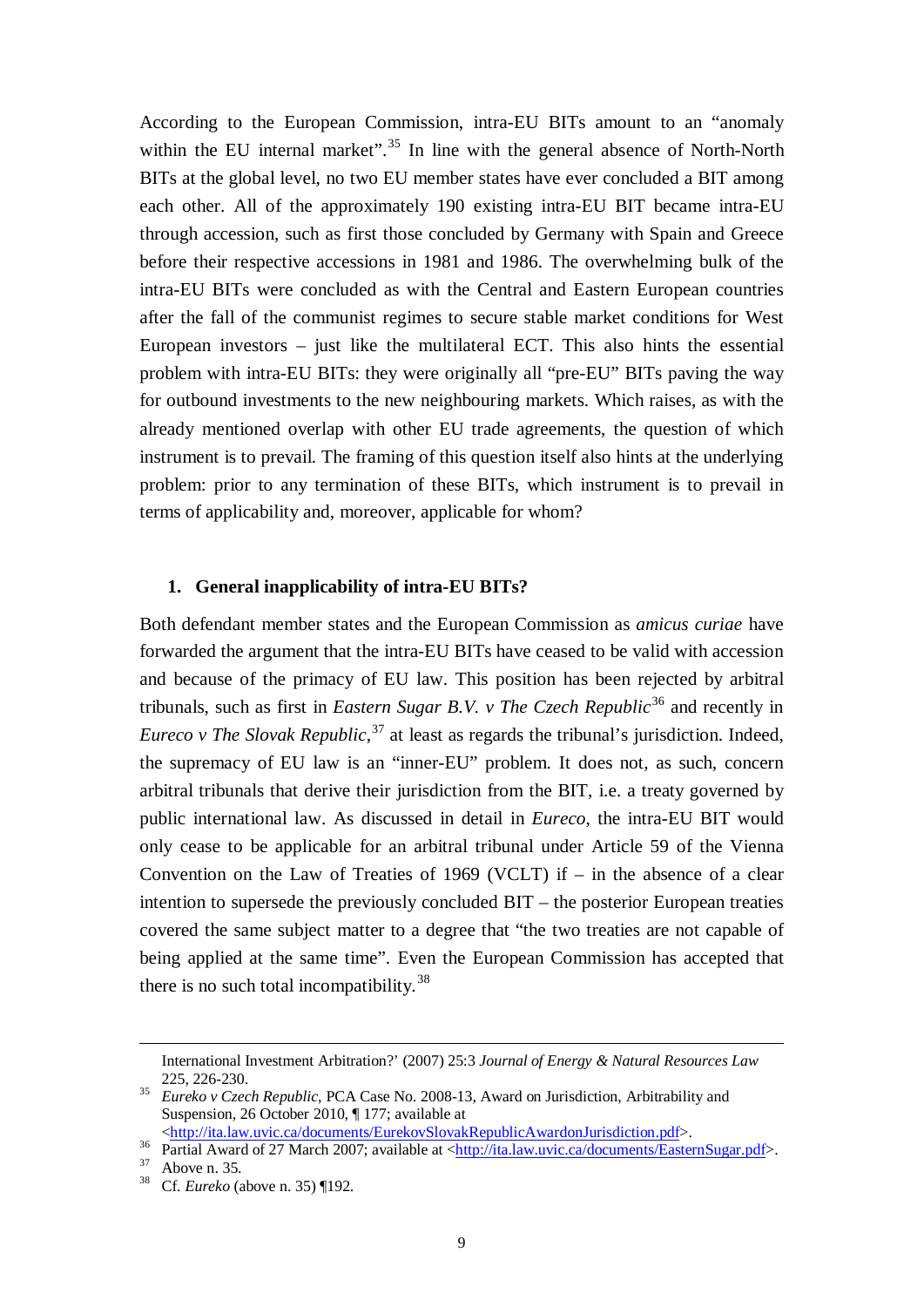### **2. Inapplicability of specific BIT provisions**

Individual provisions of the intra-EU BIT, however, could become inapplicable if they are incompatible with the later concluded Treaty of Accession and thus the European Treaties according to Article 30(3) VCLT. In its award on jurisdiction, the *Eureko* tribunal rejected the Slovak Republic's and the Commission's arguments that the investor-state-arbitration provisions in the BIT would be incompatible with the European regime, pointing *inter alia* to the general use of commercial arbitration and the general possibility of arbitrators also applying mandatory EU law – albeit under the control of state courts.<sup>[39](#page-9-0)</sup> In the meanwhile, it transpires that another investment tribunal seized with a claim brought by another insurance company against Slovakia on the same grounds, notably the policy change mandating the newly privatized investment sector to operate on a not-for-profit basis, is about to decline its jurisdiction.<sup>[40](#page-9-1)</sup> Indeed, the ECJ will get a chance to give its opinion on the correctness of the finding of the *Eureko* tribunal: the OLG Frankfurt, seized by a request to set aside the award on jurisdiction, has requested the ECJ for a preliminary ruling in this matter. $41$ 

<span id="page-9-4"></span>What remains to be done is then the analysis of the compatibility of the individual substantive provisions of the intra-EU BITs  $-$  a task that would exceed the scope of this report. It suffices to point out that, as sketched below, there is a considerable overlap of investor rights under intra-EU BITs and the ECT, on one hand, and investor rights under European law, on the other hand, and that the potential of incompatibility is significant, for the same reasons as in the extra-EU context: European investor rights come with much more, albeit qualified and strictly framed, "policy space" than the BITs or the  $ECT<sup>42</sup>$  $ECT<sup>42</sup>$  $ECT<sup>42</sup>$  And it is difficult to conceive how such the unqualified investment treaty standards can be applied at the same time as the qualified EU standards.

It was probably correct to state that the incompatibility of such wider protection with EU law "is not a reason for cancelling Claimant's rights under the BIT" in the *Eureko*

<span id="page-9-0"></span> <sup>39</sup> *Eureko* (above n. [35\)](#page-8-0) ¶ 274, referring to ECJ C-126/97, *Eco Swiss China Ltd. v. Benetton Int'l B.V.*,

<span id="page-9-1"></span><sup>&</sup>lt;sup>40</sup> L. Peterson, 'Arbitrators to Decline Jurisdiction over \$ 1 Billion Arbitration Claim by Dutch Investor in Slovak Health Insurance Sector', IAReporter 17 May 2011; [<http://www.iareporter.com/articles/20110517\\_4>](http://www.iareporter.com/articles/20110517_4); referring to the PCA Case *HICEE B.V. v Slovak Republic* conducted under UNCITRAL Rules; see [<http://www.pca-](http://www.pca-cpa.org/showpage.asp?pag_id=1334)

<span id="page-9-2"></span>[cpa.org/showpage.asp?pag\\_id=1334>](http://www.pca-cpa.org/showpage.asp?pag_id=1334). <sup>41</sup> L. Peterson, 'German Courts Asked to Overturn Finding of Jurisdiction by Arbitral Tribunal in Intra-EU Investment Dispute', IAReporter 13 January 2011;

<span id="page-9-3"></span>[<sup>&</sup>lt;http://www.iareporter.com/articles/20110114\\_7>](http://www.iareporter.com/articles/20110114_7). <sup>42</sup> See also *Eureko* (above n. [35\)](#page-8-0) ¶ 226.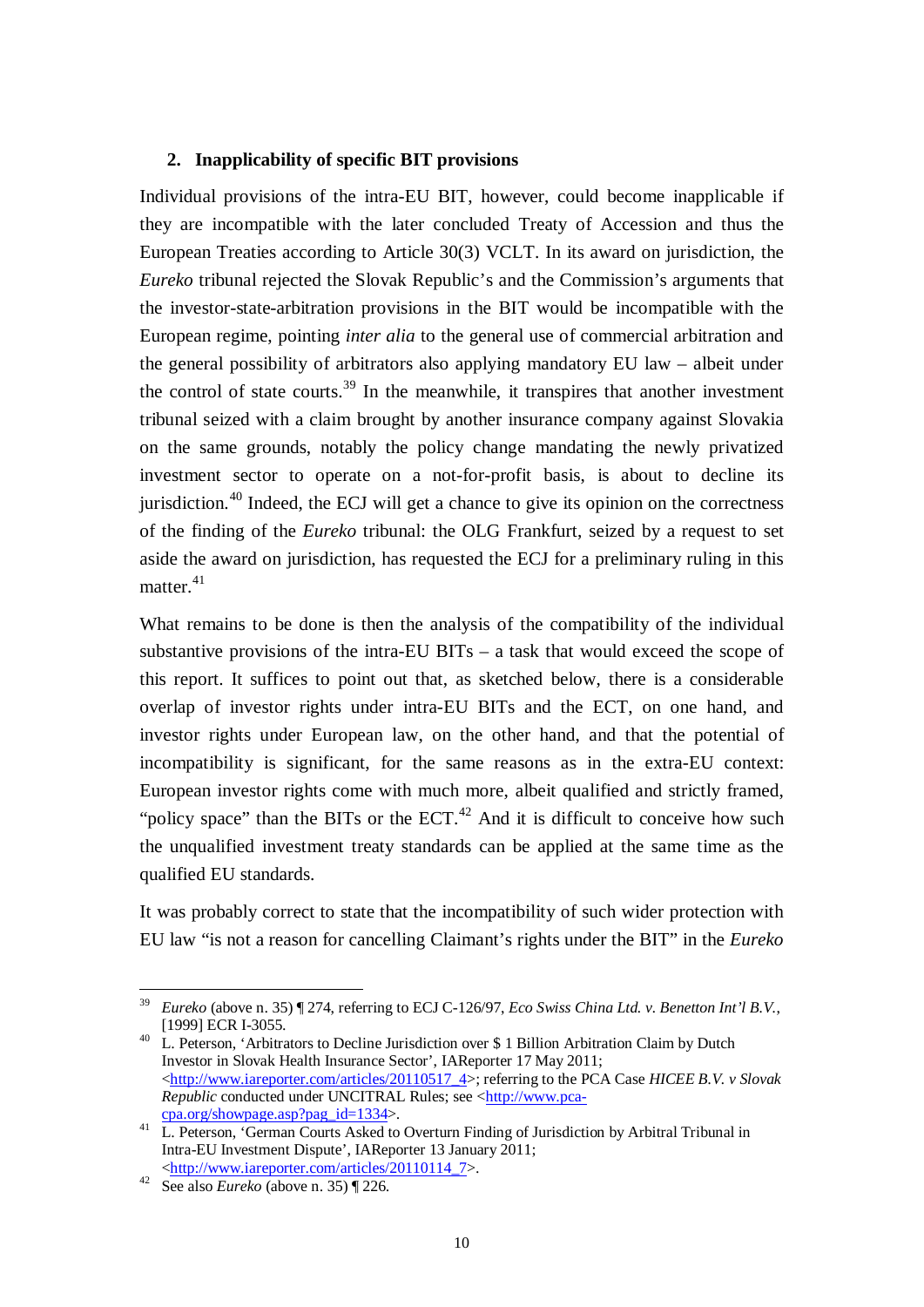$case<sup>43</sup>$  $case<sup>43</sup>$  $case<sup>43</sup>$  since it is, indeed, "not for an arbitral tribunal to cancel rights created by a valid treaty in order to safeguard a State party against the possibility that it might one day decide to apply the treaty in a way that could violate its obligations under one or more other later treaties."<sup>[44](#page-10-1)</sup> But it may be for the member states, either voluntarily or forced by the Commission and the ECJ, to terminate the intra-EU BITs because of the important overlap and potential conflict with EU law, as shown in the following overview.

#### **3. The general overlap between intra-EU BITs and European law**

And that leads back to the nature of the intra-EU BITs as "pre-EU" BITs: they were designed to afford protection of EU investors in the former communist European countries in the absence of the protection afforded by the European treaties. The core of the regulation of the European internal market is the guarantee of national treatment (Article 18 TFEU) so as to allow every national of a member state to participate on the internal market without any discrimination on the basis of nationality. This general principle of non-discrimination finds its expression in the basic freedoms guaranteed to market participants and especially investors. The internal market comprises "an area without internal frontiers in which the free movement of goods, persons, services and capital is ensured in accordance with the provisions of the Treaties" (Article 26 TFEU). Accordingly, investors may physically move and reside freely within the territory of the member states (Article 21 TFEU); they can move their capital freely within the internal market (Article 63, 65 TFEU); they have the freedom to establish the companies they wish to use for their investments in any member state (Articles 49, 52 TFEU); their companies can provide their services across borders (Article 56, 62, 52 TFEU) and their national employees can equally move freely (Article 45 TFEU).

All of these market freedoms are, of course, not unqualified. Member states are partially allowed to restrict these freedoms for the purposes of imperative requirements of public interest. Where these exceptions lead to disturbances on the level playing field of the internal market, the Union may use its competences to harmonise national legislation imposing restrictions on market freedoms. In any case, any regulatory legislation or administrative action based on these regulatory powers, be it by a member state or by the Union, is restricted by the test of proportionality, which ensures fair treatment by the adequate balancing private and public interest.

<span id="page-10-1"></span><span id="page-10-0"></span><sup>43</sup> *Ibid*. <sup>44</sup> *Ibid*. at ¶ 267.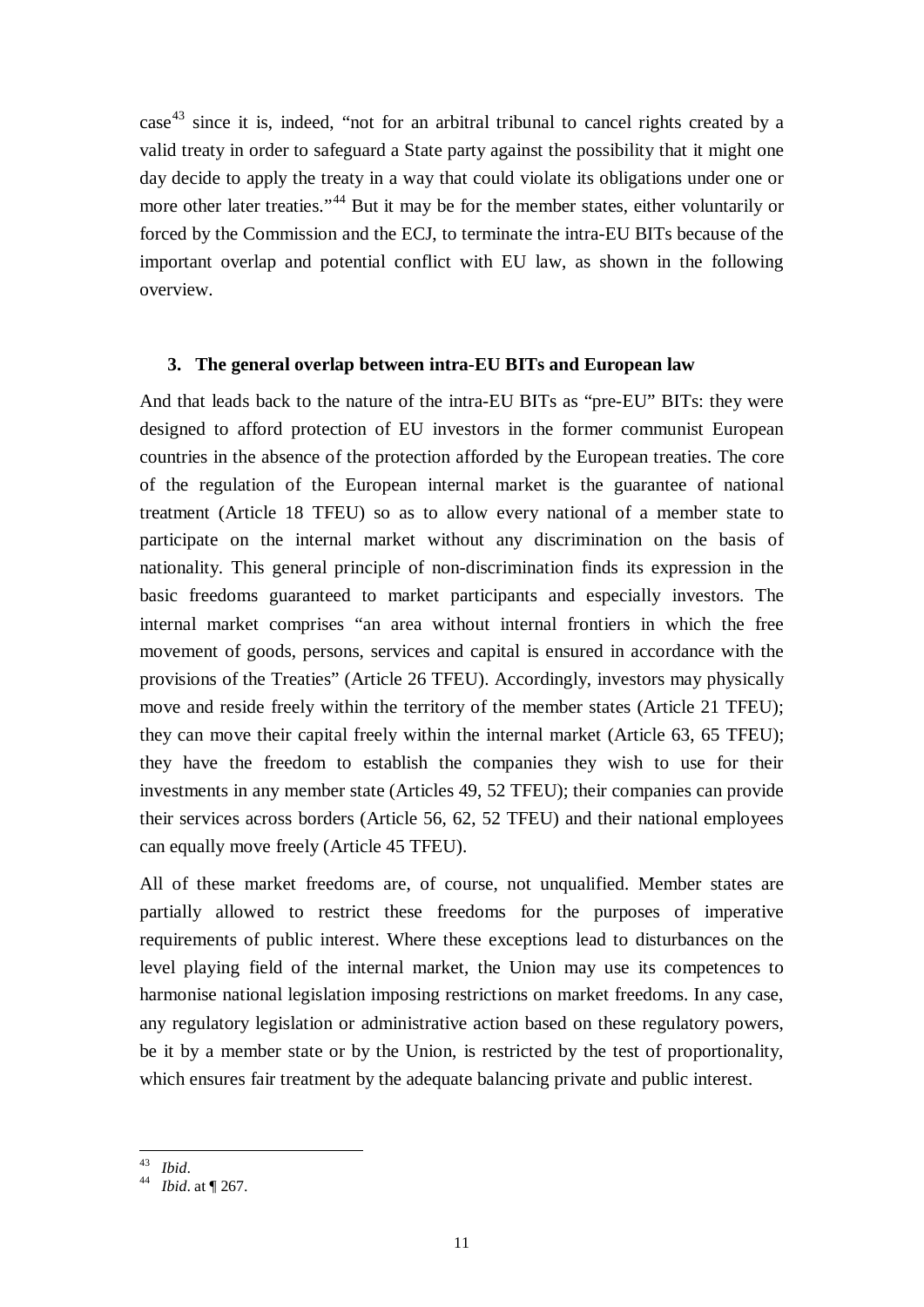Moreover, any European investor enjoys the protection of fundamental rights, which were previously elaborated in the case law of the ECJ in the light of the European Convention of Human Rights, and which are now laid down in the Charter of Fundamental Rights (CFR) as directly applicable law.<sup>[45](#page-11-0)</sup> This includes the guarantee of personal liberty and security (Article 6 CFR); the freedom to pursue a freely chosen occupation (Article 15 CFR) and to conduct business (Article 16 CFR); the right to property, including the right to fair compensation in good time (Article 17 CFR); access to services of general economic interest (Article 36 CFR); the right to good administration (Article 41 CFR) as well as access to effective justice and due process (Article 47 CFR).

Finally, this broad system of protection against state interference is supplemented by the ECJ's line of case law based on the *Francovich* decision,<sup>[46](#page-11-1)</sup> which establishes the liability of member states or Union institutions for damages resulting from the violation of these individual freedoms and rights.

### **4. Consequences arising from the overlap**

This very rough overview of the existing system of protection of investments within the European internal market hints the degree to which the investor rights under EU law are co-extensive with those arising under the intra-EU BITs or the ECT. It also gives a flavour of the degree of potential conflict, given the higher degree of qualification and reservation of "policy space" under EU law, adapted to the needs of regulating the Internal Market, and how the maintenance in force of the "pre-EU" BITs after the accession is causing an "anomaly within the Internal Market". It needs to be seen what the ECJ will hand down as a preliminary ruling to the OLG Frankfurt in the Eureko case.<sup>[47](#page-11-2)</sup> In any case, it is the Commission's declared intention to press for the termination of intra-EU BITs and has requested member states to act accordingly.<sup>[48](#page-11-3)</sup> Indeed, a number of member states – especially the Central and Eastern European states hit by BIT claims – have already started to terminate some of their

<span id="page-11-3"></span><span id="page-11-2"></span>

<span id="page-11-1"></span><span id="page-11-0"></span><sup>&</sup>lt;sup>45</sup> Article 6(1) TEU.<br><sup>46</sup> Joined Cases C-6/90 and C-9/90, *Francovich and Others v. Italy*, [1991] ECR I-5357.<br><sup>47</sup> See above n[. 41.](#page-9-4)<br><sup>48</sup> Cf. L. Peterson, 'EC asks member-states to signal by year's end whether they will intra-EU Investment Treaties; Spectre of Legal Actions Loom', IAReporter 23 October 2010,  $\langle \text{http://www.iareporter.com/articles/20101023} \ 10/$ ; see also C. von Krause, 'The European' Commission's Opposition to intra-EU BITs and its Impact on Investment Arbitration', KluwerArbitationBlog 28 September 2010, [<http://kluwerarbitrationblog.com/blog/2010/09/28/the](http://kluwerarbitrationblog.com/blog/2010/09/28/the-european-commissions-opposition-to-intra-eu-bits-and-its-impact-on-investment-arbitration/)[european-commissions-opposition-to-intra-eu-bits-and-its-impact-on-investment-arbitration/>](http://kluwerarbitrationblog.com/blog/2010/09/28/the-european-commissions-opposition-to-intra-eu-bits-and-its-impact-on-investment-arbitration/). For the Commission's earlier plans in the same direction in 2006 see *Eastern Sugar* (above n. [36\)](#page-8-5) ¶ 126.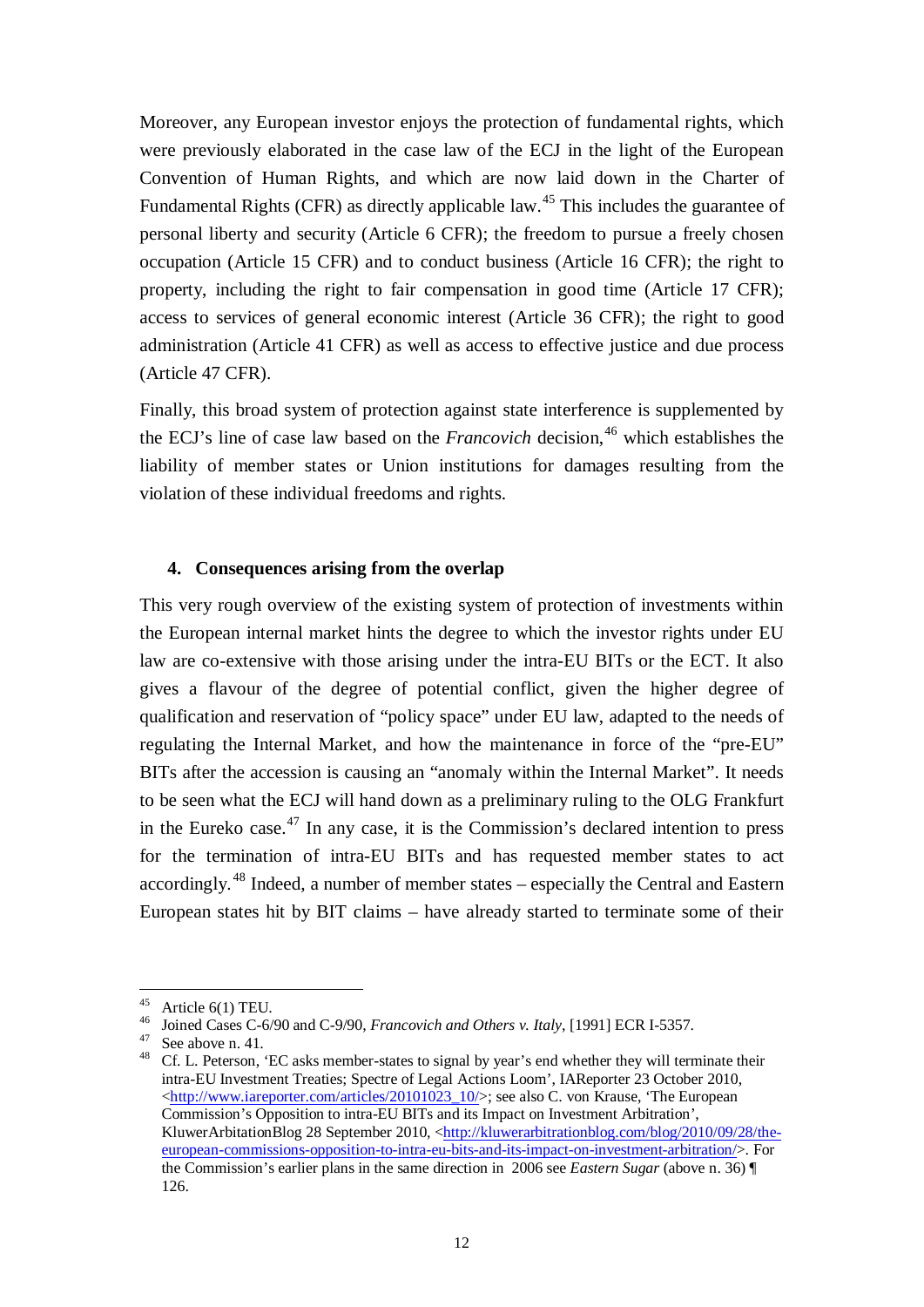BITs with other European countries.<sup>[49](#page-12-0)</sup> Others, however, have taken the position that they prefer to keep their intra-EU BITs in force. It is quite predictable that the European Commission will bring procedures before the ECJ for infringement of the duty of loyal cooperation in case of refusal to terminate the intra-EU BITs.

#### **5. Some arguments regarding the obligation to terminate BITs**

And it would not come as a surprise if the ECJ were to follow the Commission in this respect. Some broader arguments can be derived from the statement of the *Eureko* tribunal on the respective scope of the regimes: "The protections afforded to investors by the BIT are, at least potentially, broader than those available under EU law (or, indeed, under the laws of any EU Member State)."[50](#page-12-1) The reason why BIT protection is "at least potentially" broader is that they are framed in such broad and unqualified terms that it is not all that clear why and how arbitral tribunals should engage in the balancing of private and public interests that is equivalent to the mechanisms of judicial review of administrative acts under national laws and, by extension, under European law. This statement points at the very heart of the problem: why should investors from certain member states enjoy a greater degree of protection that that afforded by the European Treaties? Why should arbitral tribunals, in a purely intra-European context, not be bound to the same restrictions on judicial review as courts of the Union and the member states? That is, moreover, in the light of the fact that the European Treaties have put into place the well-tested procedural mechanisms that ensure that the European laws, establishing supra-national standards of protection of investments within the internal market, are applied and interpreted autonomously, untainted by national parochial conceptions, and uniformly? And going beyond the substantive standards of protection: why should European investors in the Internal Market be allowed to short-cut the existing supranational judicial system of the ECJ by using an alternative system of international arbitration?

The policy arguments brought forward against these questions are usually that the European judicial system still depends primarily on the judges of the member states who are at the same time Union judges when deciding disputes touching upon matters covered by EU legislation. And it would not be acceptable to investors operating in countries with persistent governance and corruption issues such as Romania and Bulgaria to have to exhaust local remedies before getting access to a preliminary ruling of the ECJ. This argument seems to be all the more powerful when bearing in

<span id="page-12-0"></span> <sup>49</sup> See, e.g., L. Peterson, 'Czech Republic Terminates Investment Treaties in Such a Way as to Cast Doubt on Residual Legal Protection For Existing Investments', IAReporter 1 February 2011,  $\frac{\text{http://www.iareporter.com/articles/20110201_13/}}{\text{Eureko (above n. 35) }$  $\frac{\text{http://www.iareporter.com/articles/20110201_13/}}{\text{Eureko (above n. 35) }$  $\frac{\text{http://www.iareporter.com/articles/20110201_13/}}{\text{Eureko (above n. 35) }$  [245.

<span id="page-12-1"></span>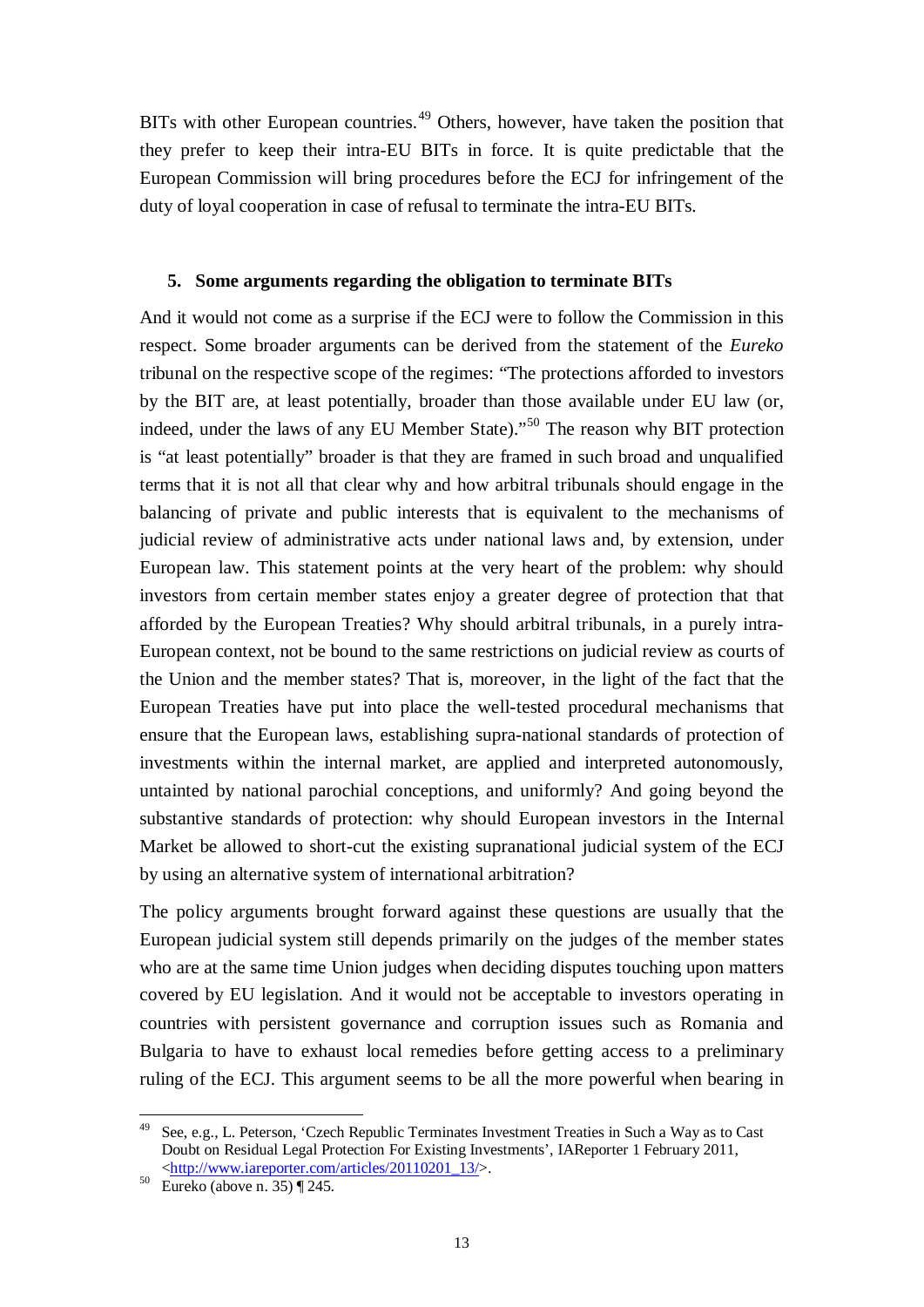mind that if a host country's court of last instance refuses to submit a litigious question of interpretation of EU law to the ECJ (for example by invoking the *acte clair* doctrine<sup>51</sup>) the investor is left to the mercy of its home country or the Commission accepting the troubles of bringing infringement procedures. But, after all, that is a general problem that every merchant, service provider or worker faces. These systemic deficiencies of the local administrative and court structures arise equally under the Brussels I regime for civil and commercial disputes. It is not too farfetched to compare the essence of the debate evolving around the intra-EU BITs to that of the *West Tankers* discussion, since both are based on the reluctance to accept the premise of mutual trust among and in the courts of all European member states postulated by the ECJ. $52$  Seen from this perspective, the intra-EU "mutual trust" problem is being addressed by the large European programmes for training judges and public servants in those countries to allow them to perform their role as part of the European administrative and judicial systems, to guarantee the European standards in their country as any other European member state. Keeping a parallel system of investment arbitration in place arguably undermines these efforts of institutional capacity building and could be considered as incompatible with the principle of mutual trust in the administration of justice in the European Union,<sup>[53](#page-13-2)</sup> at least in the present form provided for in the BITs allowing for ICSID arbitration and the resulting exclusion of review of awards for their respect for European law.

In summary, there seem to be good reasons for the Commission to push for ensuring that EU law is the only regime governing investment flows within the European market and that the ECJ is the only ultimate instance for interpreting and applying these rules. And it does not seem too far-fetched to expect the ECJ to follow the Commission on this point.

### **III. The specific complications of the ECT in the European context**

As already mentioned in the overview of the ECT's history, all European member states are parties to it. Accordingly, all the general problems of compatibility of BITs with EU law arise also under the ECT, such as for its unconditional capital transfer guarantees.[54](#page-13-3) Moreover, the problems of applicability or maintenance in force of intra-EU BITs equally arise, albeit in a somewhat more complex manner. The ECT,

<span id="page-13-0"></span> <sup>51</sup> ECJ Case C-283/81, *Srl CILFIT and Lanificio di Gavardo SpA v. Ministry of Health*, [1982] ECR I-

<sup>3415,</sup> also referred to by the *Eureko* Tribunal (above n[. 35\)](#page-8-0) ¶ 282. <sup>52</sup> ECJ Case C-185/07, *Allianz SpA and Generali Assicurazioni Generali SpA v West Tankers Inc.*,

<span id="page-13-2"></span><span id="page-13-1"></span><sup>[2009]</sup> ECR I-663 ¶ 30. <sup>53</sup> On this point see also the *amicus curiae* submission of the European Commission in *Eureko* (above

<span id="page-13-3"></span> $54$  Article 14 ECT.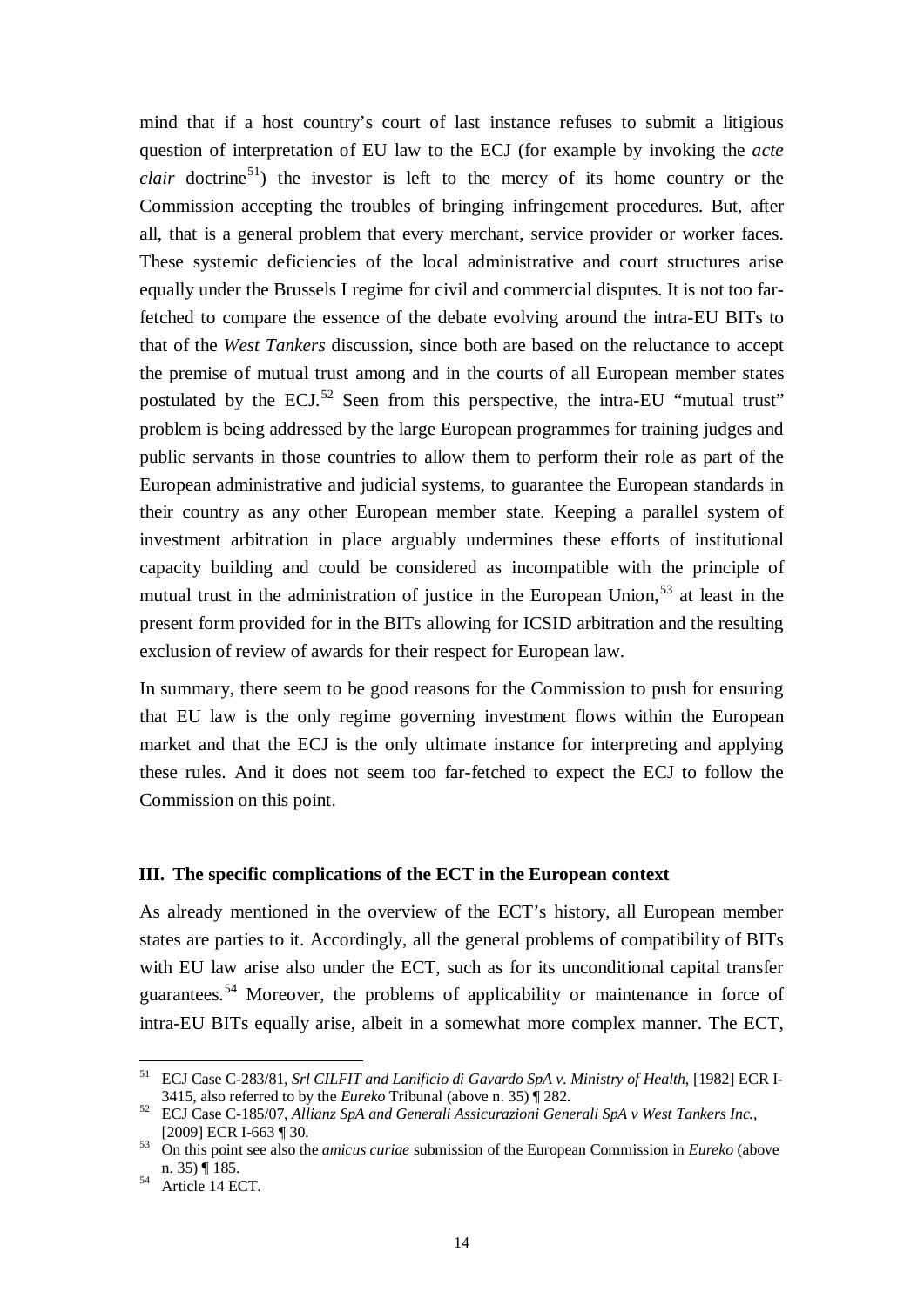from the outset, was concluded as an instrument that would not only bind the "old" EU member states vis-à-vis the later accession states, but also among each other. Put differently, the ECT was only partially a "pre-EU" treaty; it was partially also, from the very beginning an "original intra-EU" agreement even previous to the two accession waves. The ECT does not contain any limitations regarding its applicability among the "old" EU member states. This "original intra-EU" element has not yet come to play.[55](#page-14-0) But this could soon change with the recent notification of intent by a group of investors in photovoltaic electricity from, inter alia, Germany, UK, and the Netherlands, to initiate arbitration proceedings against Spain under the ECT because of a revocation of beneficial tariff in the context of the austerity measures prompted by the financial crisis. $56$ 

Another layer of complexity is added by the fact that the ECT is a mixed treaty to which also the Union (as the successor of the European Community) itself is a contracting party.<sup>[57](#page-14-2)</sup> An unproblematic point is that, while the EU could well be a defendant in an ECT claim, a EU national or a company organized according to the laws of a European member state could not bring a claim against the Union, since they would not be an "Investors of another Contracting Party" as required by Article  $26(1)$  ECT.<sup>[58](#page-14-3)</sup>

<span id="page-14-5"></span>What is more complicated are questions such as the possibility of member states to "disconnect" themselves from the ECT for the purposes of claims brought by EU investors so as to limit investor rights to the applicable EU law.<sup>[59](#page-14-4)</sup> The ultimately problematic point is how the European Union is to handle the dilemma of having created the ECT and now having to ensure its compatibility with EU law in relation to third countries and to deal with its continuing validity and applicability under international law also for intra-EU relations. A declaration of incompatibility by the ECJ in a preliminary ruling in the *Eureko* procedure would facilitate things for the Commission as the pressure would be on the member states also to address the intra-EU element of the ECT. Otherwise, the Commission would have to recur to

<span id="page-14-0"></span><sup>&</sup>lt;sup>55</sup> The  $\epsilon$ 1.4 billion claim under the ECT by the Swedish energy company Vattenfall against Germany over problems with concessions for a power plant was settled but, in any case, Sweden only acceded to the EU in 1995, i.e. after the conclusion of the ECT.

<span id="page-14-1"></span><sup>&</sup>lt;sup>56</sup> See press release by White Owl Capital on 8 March 2011, 'International PV Investors Demand Compensation or Repeal for Retroactive Spanish PV Tariff Changes Under International Investment Treaty'; <http://www.presseportal.de/print.htx?nr=2004299>.

<span id="page-14-2"></span>Stee also Council and Commission Decision 98/181/EC, ECSC, EURATOM of 23 September 1997 on the Conclusion by the European Communities of the Energy Charter Treaty and the Energy Charter Protocol on Energy Efficiency and Related Environmental Aspects, 1998 OJ L 69/1.

<span id="page-14-3"></span><sup>&</sup>lt;sup>58</sup> M. Burgstaller, 'European Law and Investment Treaties', (2009) 26:2 *Journal of International Arbitration* 181, 206-207,

<span id="page-14-4"></span><sup>59</sup> *Ibid*. at 208-211.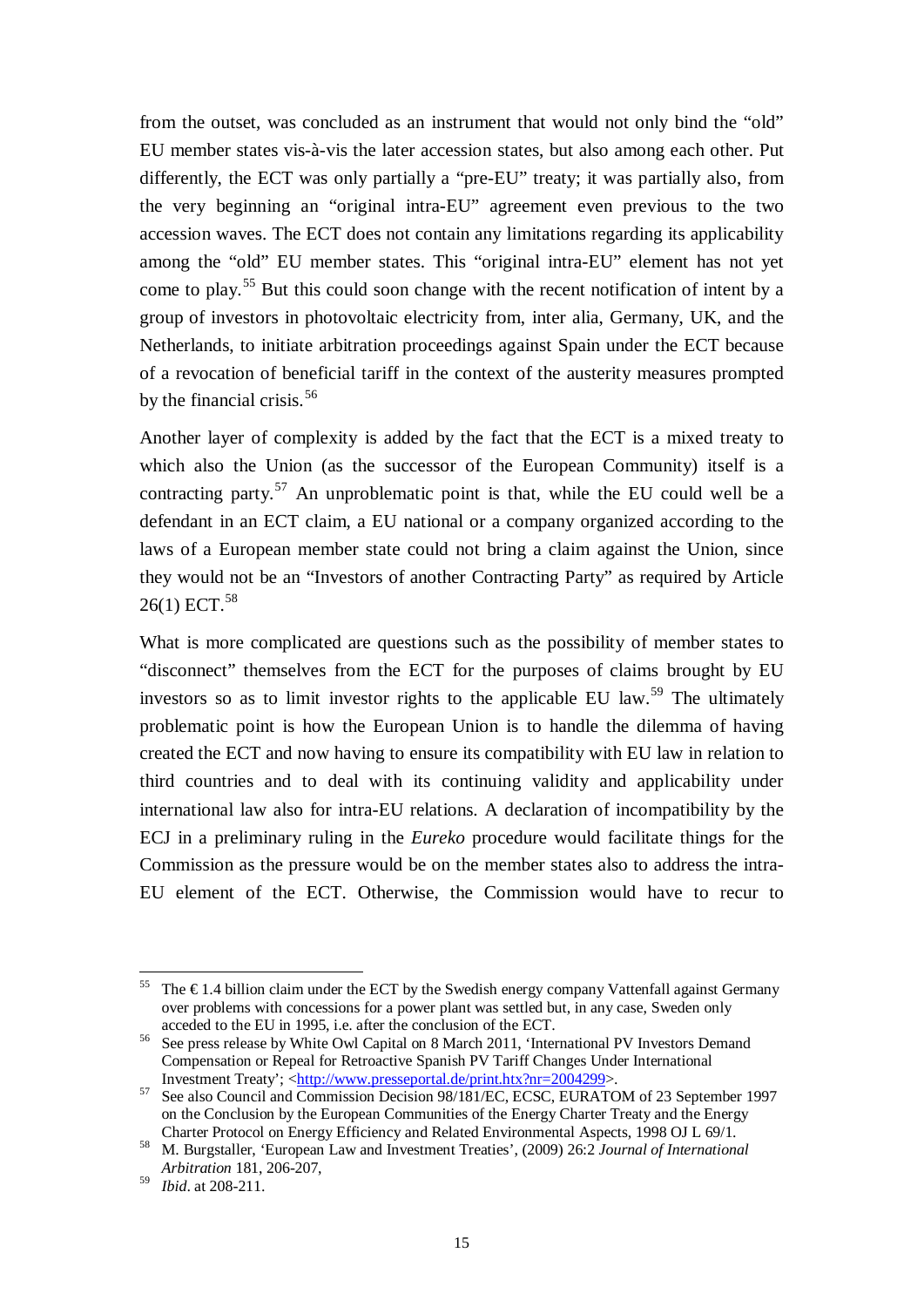infringement procedures against member states that do not wish to touch the ECT. $^{60}$  $^{60}$  $^{60}$ In any case, the elimination of parallel investment protection structures within the Internal Market in energy would require some form of general carve-out for intra-EU situations under the ECT. Such carve-out is ultimately necessary, even if the ECJ were to declare intra-EU BITs or the ECT as incompatible with the European Treaties, since such a ruling would not be binding on arbitration tribunals established under the ECT – at least not if within the realm of the ICSID Convention that shields the award against any scrutiny by European jurisdictions. In order to create such a binding carve-out, the easier but apparently less certain way would be through *inter se* agreements of the member states, the effectiveness of which does not seem to be quite clear under the  $ECT; 61$  $ECT; 61$  the more certain but also much more burdensome (and practically maybe too costly) way would be through a renegotiation of the ECT with the non-EU partners.

Clear is, however, that, whatever the difficulties, it could hardly be acceptable for the Commission in terms of consistency to leave the ECT untouched while obliging member states to bring their extra-EU BITs in line with EU law (or, in the alternative, to terminate them) and to terminate their intra-EU BITs. It remains to be seen in what direction the European Commission will push specifically for the ECT; but it seems probable that also the ECT's scope will eventually affected by the EU context.

#### **IV. The consequences of the entry into force of the Lisbon Treaty**

The entry into force of the Lisbon Treaty and the transfer of the power to regulate "foreign direct investments" as a new part of the Common Commercial Policy into the exclusive competence of the EU does not really concern the intra-EU element of the ECT. Intra-EU investments are, by definition, not foreign direct investments. As regards the extra-EU element, the new exclusive competence will also not affect the ECT as such since the Union is already a contracting party. Accordingly, the Commission's draft regulation on transitional arrangements for investment agreements between member states and third countries<sup>[62](#page-15-2)</sup> is limited to "bilateral" agreements, thus excluding from its scope the only multilateral agreement on investment, the ECT.

<span id="page-15-0"></span>The general – and not fully conclusive – recent remarks of the Advocate General on the ECT in relation to the European energy legislation could be taken as suggesting that, also for the ECT, the ECJ could be inclined to uphold the priority of EU law over the ECT; see above text accompanying

<span id="page-15-1"></span>n. [29.](#page-6-8) <sup>61</sup> Burgstaller (above n. [58\)](#page-14-5) at 210, pointing at Article 26 ECT which could be interpreted as prohibiting such a special inter se regime of exclusive application of EU law and exclusive jurisdiction of the ECJ because that regime would be less favourable than the ECT, let alone

<span id="page-15-2"></span>because of the limited direct access by individuals to the ECJ.<br>  $^{62}$  COM(2010)344 final; [<http://trade.ec.europa.eu/doclib/docs/2010/july/tradoc\\_146308.pdf>](http://trade.ec.europa.eu/doclib/docs/2010/july/tradoc_146308.pdf).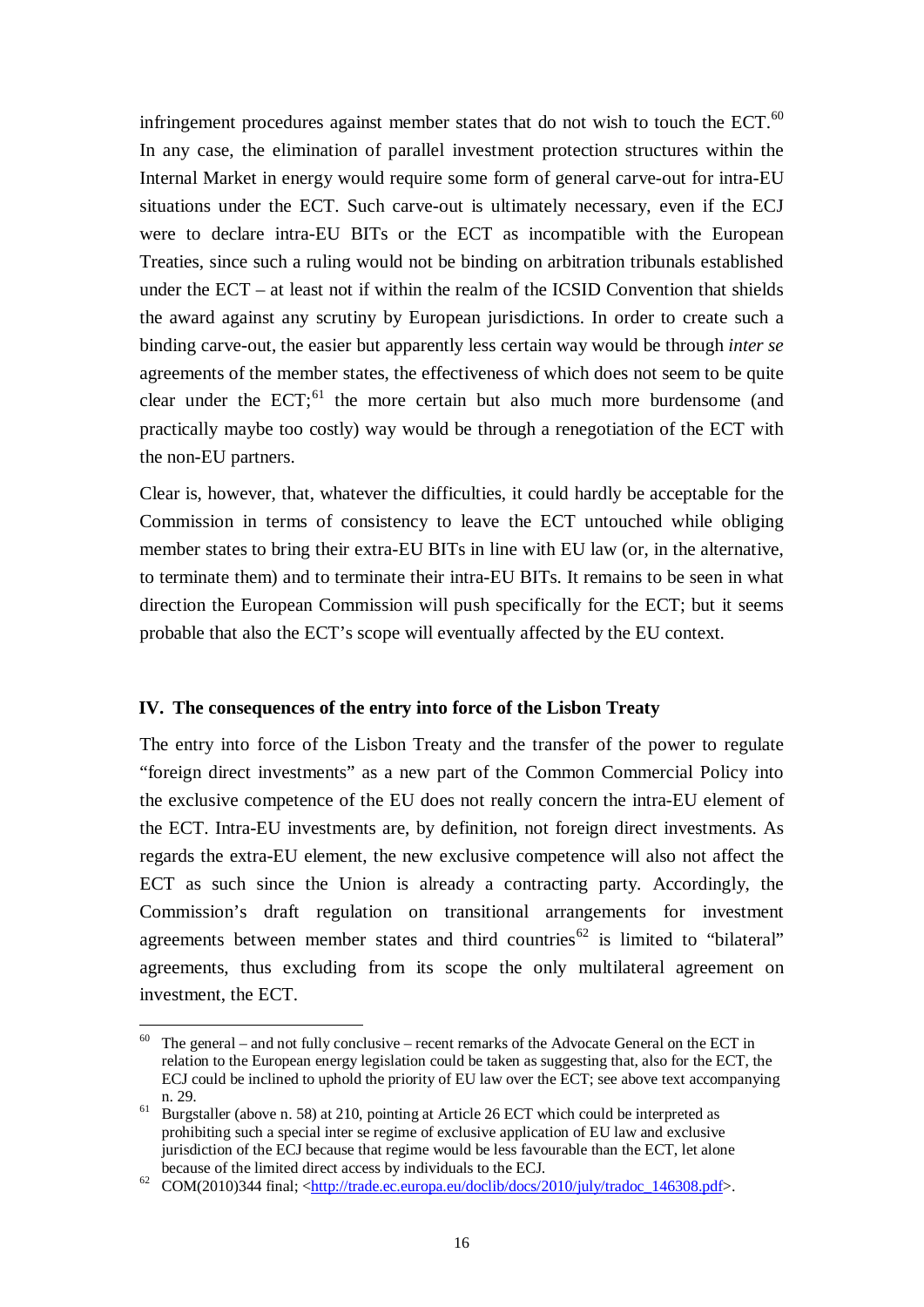What does change is that the European member states lose their autonomy to renegotiate the ECT. The member states will thus probably not only have to accept the Commission's directions as to the future (elimination) of the intra-EU element of the ECT. It seems, at first sight, that they would also have to accept the Commission's dictate regarding the ECT's extra-EU element, at least insofar as regards the ECT provisions relating to foreign *direct* investments and, beyond that, those – according to the *AETR* case law<sup>[63](#page-16-0)</sup> – falling under the Union's exclusive competence for external relations in matters for which the Treaties conferred exclusive competence for the internal market. Such calls for changes can be expected to arise at least in the medium term when the Commission seeks to implement a new comprehensive European investment policy as outlined in its communication of July  $2010<sup>64</sup>$  $2010<sup>64</sup>$  $2010<sup>64</sup>$  Contrasting the ECT with these standards for new European investment agreements could mean that also the ECT would have to be overhauled as its provisions do not sit comfortably with possible future standards projected in the communication, such as greater detail of definition of the very broad substantive standards and, regarding procedural standards, more transparency (including open hearings, *amicus curiae* briefs and publication of awards) and potentially even quasi-permanent arbitrators and/or appellate mechanisms. [65](#page-16-2)

The ECT being a mixed agreement, the Union will still require the member states consent for negotiating any such changes with the non-EU contracting parties to the ECT. This time, the problem of consent and potentially reluctant member states plays out at the European institutional level. In order to be able to negotiate any changes to the ECT, the Commission needs a mandate from the Council, which means that the Commission's proposal must get the endorsement of the qualified majority of member states votes.<sup>[66](#page-16-3)</sup> This means that reluctant states could prevent the Commission from negotiating changes to the ECT by brokering a blocking minority in the Council. Insofar as the proposed modifications aim at eliminating some conflict between the ECT and EU law, the Commission could then bring infringement procedures before the ECT against the recalcitrant member states so as to force them to agree to the mandate for bringing the ECT in line with EU law. Changes that aim at implementing a new policy of the Union, in contrast, would be more difficult to bring about in the absence of general consent.

It clearly follows from Article 4(3) TEU that the member states have the obligation to cooperate for bringing their legislation and treaties not only with EU law but also EU

<span id="page-16-1"></span><span id="page-16-0"></span><sup>&</sup>lt;sup>63</sup> ECJ Case 22/70, *Commission v. Council*, [1971] ECR 263.<br>
COM(2010)343 final; <<u>http://trade.ec.europa.eu/doclib/docs/2010/july/tradoc\_146307.pdf</u>>.<br>
<sup>65</sup> *Ibid.* at 9 and 10.<br>
<sup>66</sup> Articles 207(3) & (4) and 218(2) T

<span id="page-16-2"></span>

<span id="page-16-3"></span>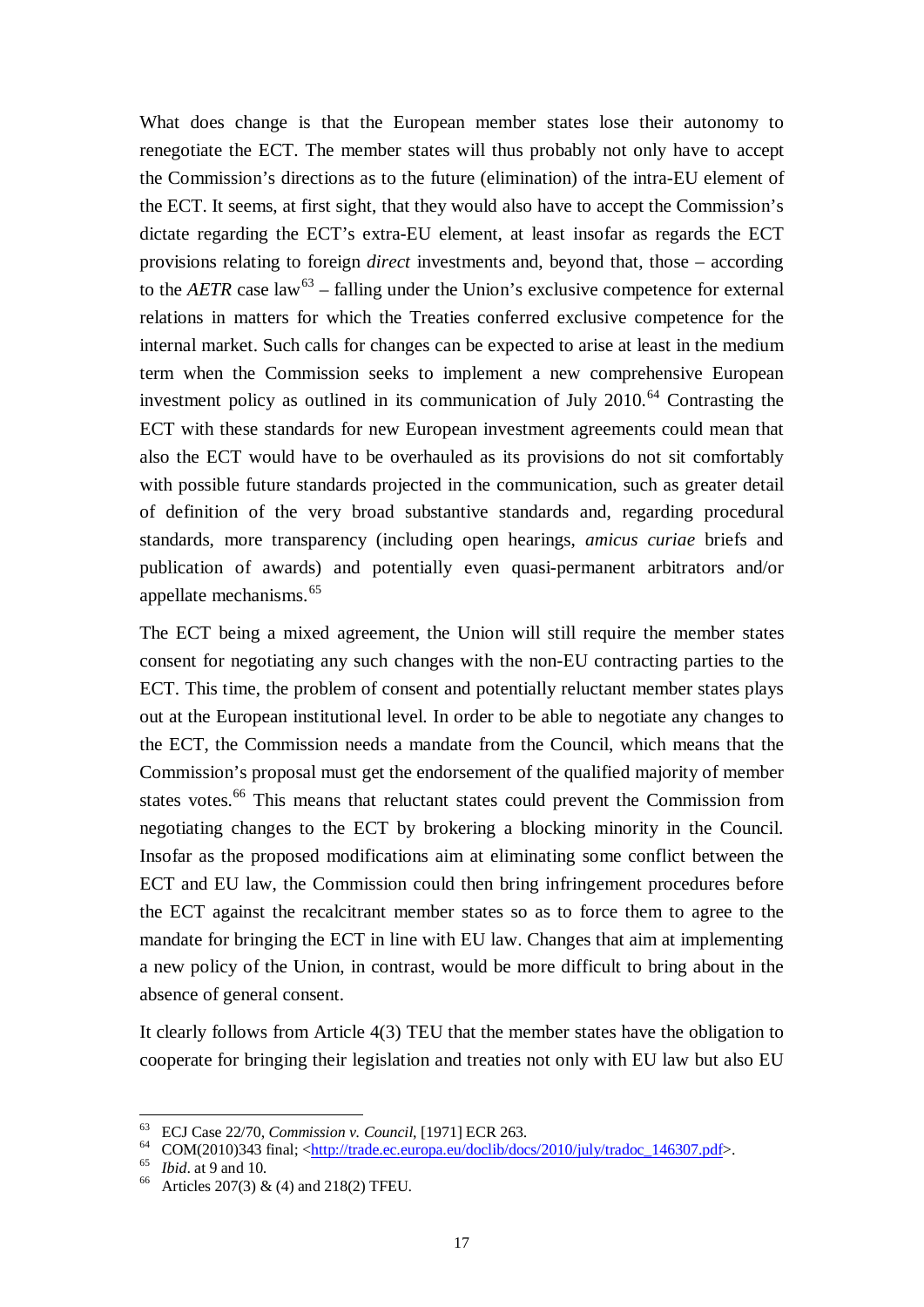policies.[67](#page-17-0) But new policies of the Union relating to foreign investments from or to third countries can, in principle, only be established by a decision of the European institutions; the Commission's communication alone or its request for mandate to implement new features in investment treaty law do not constitute yet such policy of the Union. The failure to obtain the qualified majority vote in the Council would thus thwart the Commission's efforts to establish such a new policy. The situation could be different if the Commission first managed to obtain a series of mandates for including the sought features into bilateral EU agreements with third countries so as eventually to show a "concerted strategy" for the inclusion of such features which could suffice for then forcing recalcitrant member states to fulfil their duty of cooperation as to abstain from blocking a renegotiation.<sup>[68](#page-17-1)</sup> In practice, this constellation is, however, quite unlikely to arise and, once the Commission has consolidated its outline for a new EU investment policy, including certain concessions to the member states, it can be expected that the member states will accept moving towards new standards of investment protections also in the ECT.

#### **V. Conclusion and Outlook**

As regards its intra-EU dimension, it is unlikely that the ECJ would come to the conclusion that the ECT is not applicable between member states, let alone because the ECT is the only investment treaty which from the beginning bound states that were originally members of the European Community (now Union) and because it was actually proposed and designed by the European Commission itself. In any case, its applicability by international arbitral tribunals would not necessarily be affected by such finding on incompatibility at the European level, although issues of recognition and enforcement of resulting awards in EU member states could be arising, such as in constellations as in *AES v. Hungary*. It can, however be expected that, given the Commission's strong determination to eliminate the parallelism of standards and recourses for investments inside the Internal Market, that also the intra-EU dimension of the ECT will be eventually be targeted by the Commission and may disappear if member states cooperate or are forced to cooperate by the ECJ.

As regards the extra-EU dimension, one can expect that the Commission's on-going review of existing BITs of the member states regarding their compatibility with EU law will eventually also prompt the need for remediating certain potential conflicts, such as regarding the unqualified capital transfer guarantees in the ECT but potentially also others, as highlighted above. Again, it can be doubted that arbitral

<span id="page-17-1"></span><span id="page-17-0"></span>

See above page [4.](#page-3-4)<br>For the notion of a "concerted strategy" as sufficing for showing a policy of the Union see ECJ Case C-246/07, *Commission v Sweden (PFOS)*, [2010] ECR I-0000 ¶ 76-94.